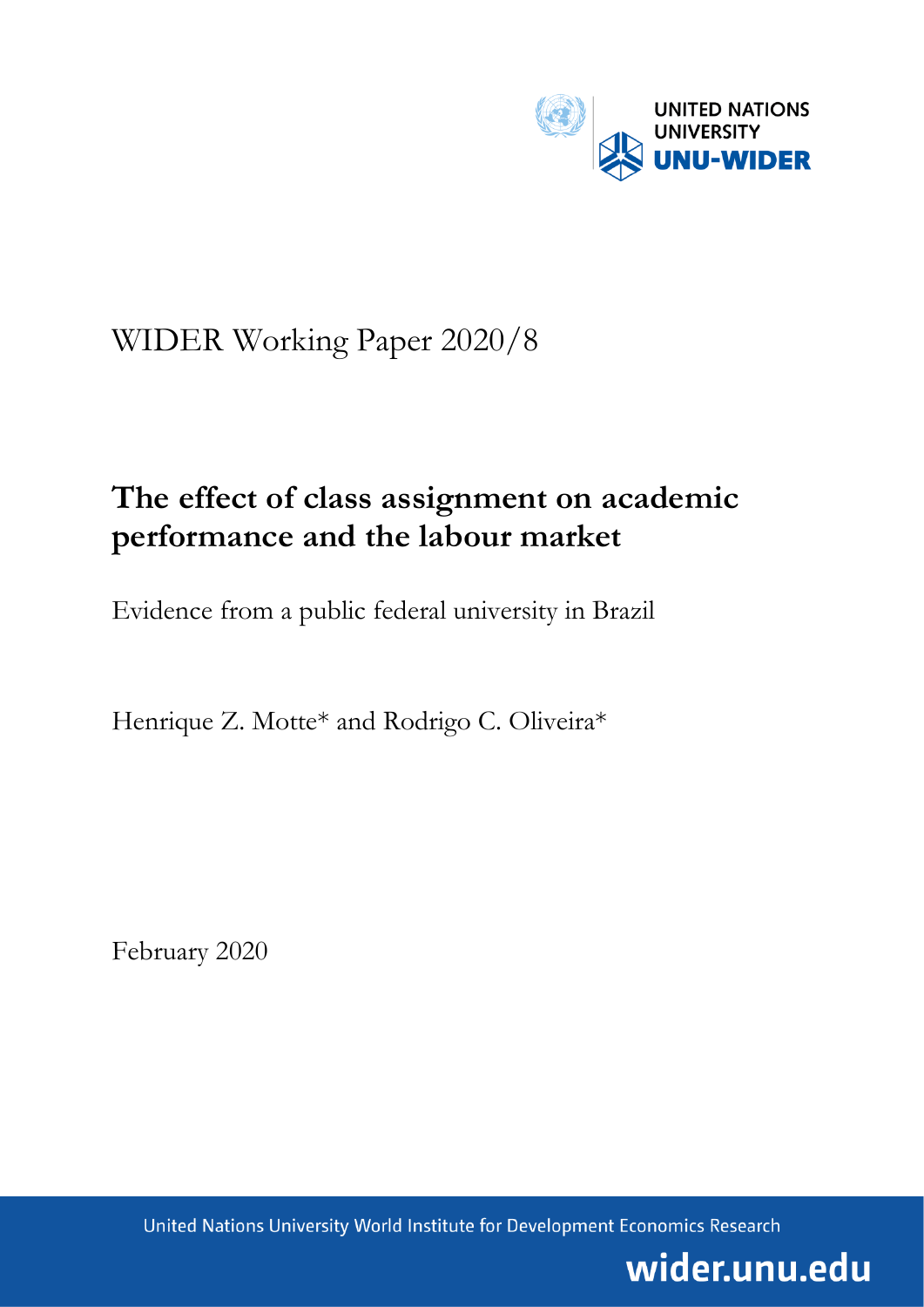**Abstract:** Can students' rank in the ability distribution of their class impact their academic achievement? We aim to answer this question using a discontinuity generated by a rule for the distribution of students between classes at a prestigious Brazilian university. The rule means that in almost 30 per cent of its courses, the Federal University of Bahia allocates 50 per cent of the best students in the university entrance exam to the group that starts in the first semester, and the other 50 per cent to the group that starts in the second semester. We also explore the fact that the Federal University of Bahia was the first federal university in Brazil to adopt affirmative action for low-income individuals. In general, the results indicate that coming last among the best students of the first class negatively impacts student performance, and this effect is greater when considering students from affirmative action programmes and for courses in the field of technology. But the results in the labour market are not unique. Being in the first class could have positive or negative effects in terms of the labour market, depending on whether the students are part of the affirmative action quota or not.

**Keywords:** affirmative action, Brazil, education, labour markets, peer effects

**JEL classification:** I0, J0, C4

**Acknowledgements:** We thank Daniel da Mata, Edson Severnini, Fernanda Estevan, Robson Tigre, Diana Gonzaga, Vinícius Mendes, Yuri Barreto, and the UNU-WIDER Summer School participants for all the comments. The usual disclaimer applies.

\* Department of Economics, Federal University of Bahia, Salvador, Brazil; corresponding author: rodrigo.coliveira13@gmail.com

This study has been prepared within the UNU-WIDER Academic Excellence project.

Copyright © UNU-WIDER 2020

Information and requests: publications@wider.unu.edu

ISSN 1798-7237 ISBN 978-92-9256-765-1

<https://doi.org/10.35188/UNU-WIDER/2020/765-1>

Typescript prepared by Gary Smith.

The United Nations University World Institute for Development Economics Research provides economic analysis and policy advice with the aim of promoting sustainable and equitable development. The Institute began operations in 1985 in Helsinki, Finland, as the first research and training centre of the United Nations University. Today it is a unique blend of think tank, research institute, and UN agency—providing a range of services from policy advice to governments as well as freely available original research.

The Institute is funded through income from an endowment fund with additional contributions to its work programme from Finland, Sweden, and the United Kingdom as well as earmarked contributions for specific projects from a variety of donors.

Katajanokanlaituri 6 B, 00160 Helsinki, Finland

The views expressed in this paper are those of the author(s), and do not necessarily reflect the views of the Institute or the United Nations University, nor the programme/project donors.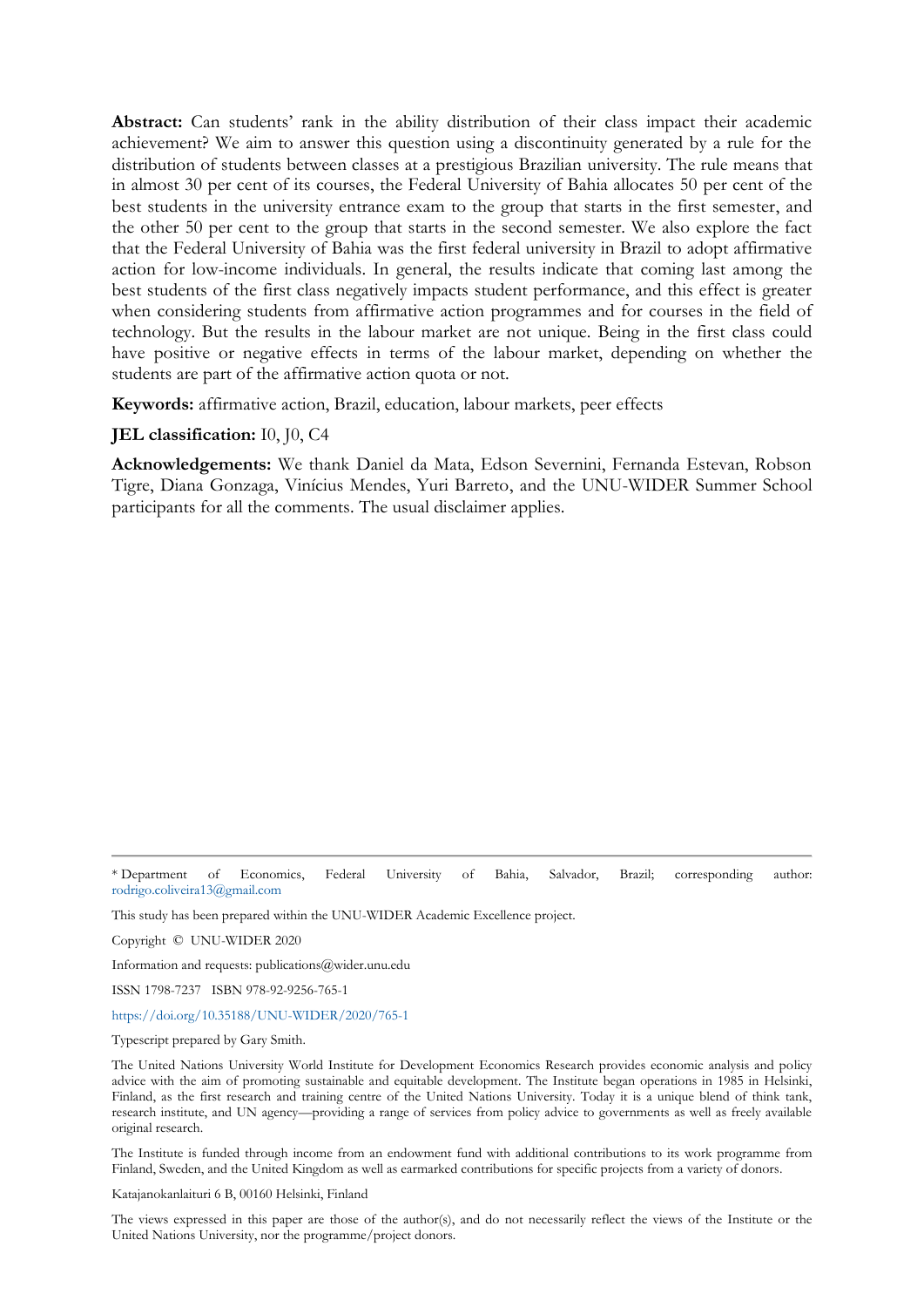#### <span id="page-2-0"></span>1 Introduction

Brazil is one of the most unequal countries in the world, and the great majority of studies suggest that the explanations for this phenomenon are in the dynamics of labour income, and more particularly in how education affects the labour market (Fernández and Messina 2018; Ferreira et al. 2017). The unequal access to universities in Brazil is a persistent problem and has impacts on the labour market. Using data from the 2014 annual household survey, Pesquisa Nacional Por Amostra de Domicílios (PNAD), we can see that only 15 per cent of the Brazilian workers with positive income have a university degree and, considering only Afro descendants (blacks and mullatos), who represent 57 per cent of the population of Brazil, the number is even lower: only 10 per cent of Afro-descendent workers have a university degree.<sup>1</sup> When we look only at Bahia state, these numbers are respectively 11 per cent, 83 per cent, and 9 per cent. Bahia is the state of Brazil with the biggest Afro-descendent population.

With the objective of reducing income disparities between individuals, the Brazilian government created policies to expand higher education to poorer localities, and improve access for the neediest population through affirmative action (AA) policies. One of the important AA measures was the Quotas policy, adopted by the Brazilian federal government in  $2012<sup>2</sup>$ . This is the policy of reserving some of the available places at the most prestigious public universities for students from low-income households.

Some universities had already decided to create their own policy before the intervention of the federal government. Among others, the Federal University of Bahia (UFBA) was the first federal university to adopt AA quotas (Quotas, hereafter) in 2004, focusing on low-income former students from public high schools. With Quotas, the demographic of UFBA changed, allowing the entry of poorer individuals who did not have the opportunity to access the best secondary schools. Little is known about the effects of the interaction between Quota and non-Quota students in terms of academic performance and the labour market, but the effect of peers in various social relations has been widely analysed and documented in the economic literature. It is important to know whether each student's performance, motivation, and effort are impacted by their interactions with other students and what is the magnitude (Sacerdote 2011).

Despite the importance of understanding peer effects, the endogenous nature of this issue makes them difficult to compute. People tend to cluster in work environments, at school, in communities, etc., based on their observable characteristics. There is, therefore, an issue related to the self-selection of individuals into certain groups. In this sense, many studies have tried to overcome the problem of endogeneity using randomized controlled trials (Carrell et al. 2013; Duflo et al. 2011). Some authors have examined the question by looking at university roommates (Brunello et al. 2010; Eisenberg et al. 2013; Kremer and Levy 2003; Zimmerman 2003), while Bursztyn and Jensen (2015) and Bursztyn et al. (2019) have demonstrated that the peer effects may generate peer pressure effects on students, reducing their efforts.

Our identification strategy is based on a rule of entry at UFBA that assign students to different classes. In almost 30 per cent of UFBA courses, selected students were allocated across two periods, with 50 per cent of the best-ranked students at the university entrance exam allocated to the first semester (which

<sup>&</sup>lt;sup>1</sup> The year 2004 was the last year before the beginning of the economic crisis. The PNAD (the Brazilian National Household Sample Survey) is an annual household survey with a sample size equal to approximately 300,000 households, or 1/500 of the Brazilian population. It was designed to produce a picture of the socio-economic conditions of the Brazilian population. It covers all urban and almost all rural areas, except the Amazon region. This survey has been conducted on a regular basis since 1981 by the IBGE (the Brazilian Census Bureau), except in 1991 and 2000—when census data were collected—and in 1994—when there was a budgetary crisis. The PNAD also contains extensive data on individuals and households.

<sup>2</sup> See [www.planalto.gov.br/ccivil\\_03/\\_ato2011-2014/2012/lei/l12711.htm](www.planalto.gov.br/ccivil_03/_ato2011-2014/2012/lei/l12711.htm)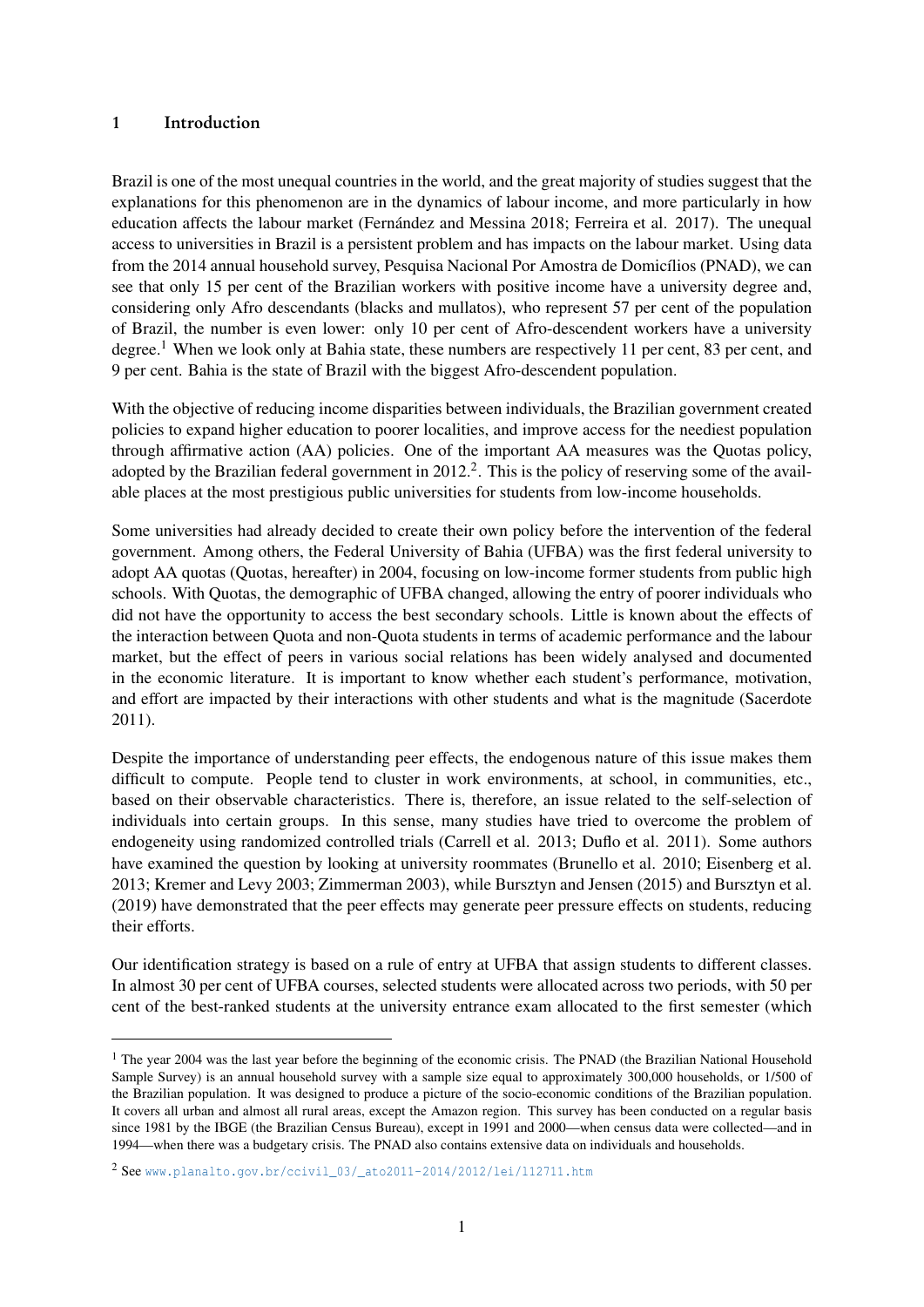begins in March) until all the positions are filled. Those students cannot choose to begin in the second semester, which begins in August. The remainder of the students are added to a class that only begins in the second semester, respecting the order of the entrance exam ranking and the number of available vacancies for each course. For example, if the economics course has 200 vacancies, there will be two classes with 100 students each, with one beginning in March and the other in August. These classes are created using the Quotas scheme, which means that 45 per cent of the students in each class need to be Quota students.

Beside the discussion of peer effects and AA, this paper also contributes to the tracking literature in education. Tracking is the strategy of clustering similar students together in the same environment. Duflo et al. (2011) showed a positive effect of this policy on Kenya's elementary schools, and Card and Guliano (2016) showed that tracking improved the performance of black and Hispanic students in the USA. But there is no clear consensus in the literature on whether tracking leads to significant achievement gains, and there is little evidence of the impacts of tracking at the university level.

The UFBA's rule implies that students will be allocated to different classes, with different average abilities and different classmates. The students in each semester will have different peers who can improve or reduce their performance. The question we aim to answer is: 'Can students' rank in the ability distribution of their class impact their academic achievement and labour market outcomes?' To answer this question, we use the grade of the last student of each group allocated in the first class as a cut-off point in a sharp regression discontinuity design scheme. The main assumption is that students who complete the university entrance exam are unable to know the grade needed to be in the first class, since this depends on the performance of the other students.

In Figure 1 we show that when we look at students who have grades close to cutoff between classes, we are comparing: (1) Quota students who are in the last rank of the class skill distribution in the first semester with the best Quota students who are in the middle of the class skill distribution in the second semester; and (2) the last non-Quota students of the first semester who are located in the middle of the class skill distribution in the first semester with non-Quota students who are at the top of the class skill distribution in the second semester. We can also see that, as a result of the entrance selection format through the entrance exam, the first class always has an average score (better peers) superior to the second class. So, the intersection of AA and the rule of allocating students between semesters using their vestibular score produce a kind of tracking policy at the university. In Figure 1 we show only data for one major in a specific year, but this pattern occurs in all majors and years.

In this paper, we add to the literature by analysing how peer effects can play a relevant role in students' performance at one flagship university in a low- to middle-income country. Although other working papers have done similar analyses (Andre and Carvalho 2016; Ribas et al. 2018), our paper is the first to explore the heterogeneity of the peer effect when considering non-Quota and Quota students. That the effects of the relationship between students from different social groups impact learning and development of abilities is a growing concern among researchers in the field (Rao 2019), but little is known about those effects at the university level. The problem is that placing students in classes with generally stronger classmates could generate a mismatch for the intended beneficiaries of AA (Rothstein and Yoon 2008).

In general, the results of academic performance indicate that being among the last of the first class is worse than being among the first in the second class. This suggests that higher-achieving peers could have a negative impact on the learning of lower-ability students; in other words, they can act as a peer pressure mechanism. When the analysis was performed by knowledge field, the effect is even stronger when analysing technology courses. A potential criticism to these results could be that teachers know that the classes have different mean abilities and reduce the difficulty of exams for the classes that begin in August. To overcome this problem, we also perform an analysis comparing the performance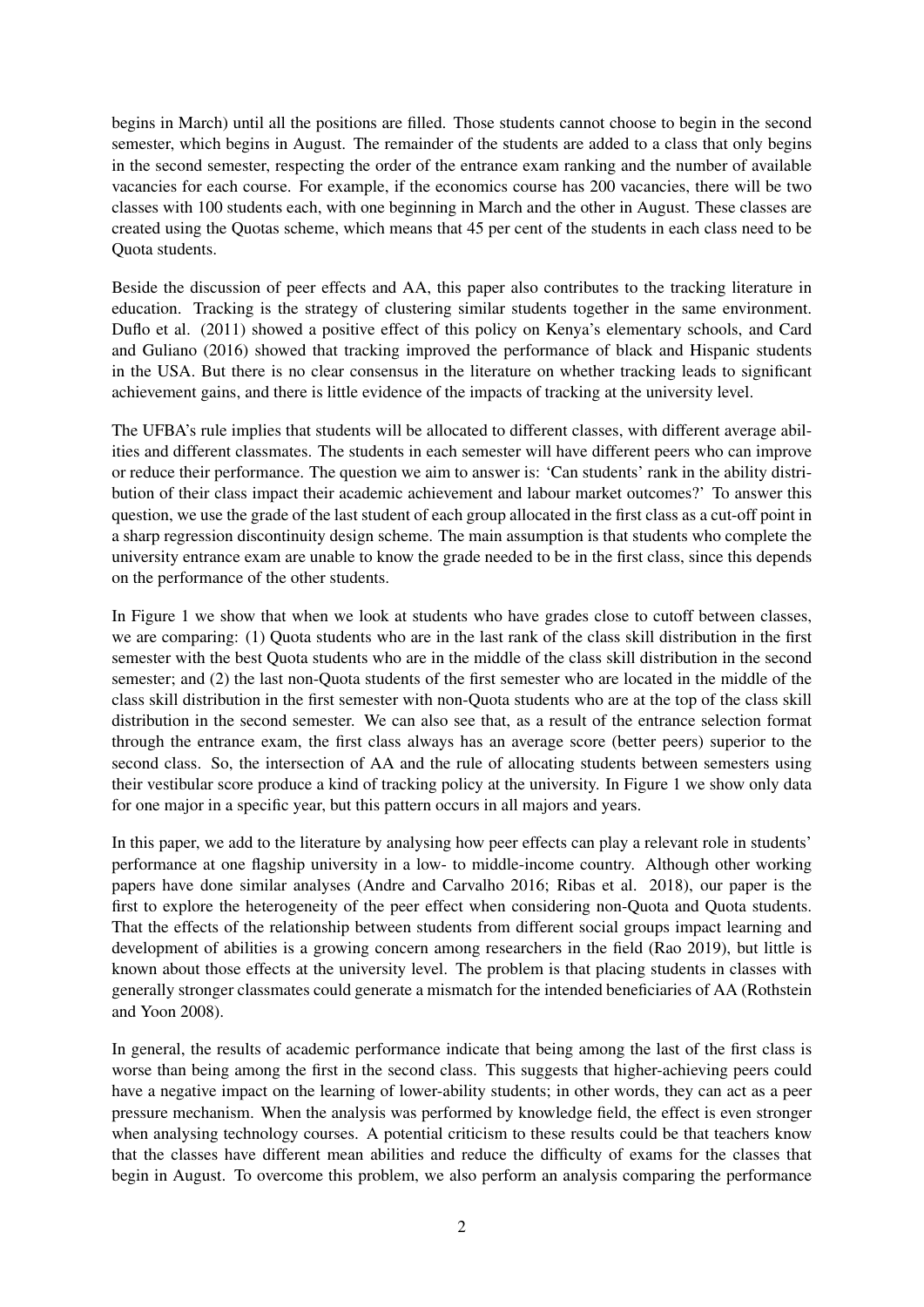at different lectures, because this allows us to control for teachers fixed effects. The results show that teachers' behaviours do not affect the results, indicating that the most plausible explanation for the results found is peer effects.

In addition, the results for the labour market suggest different patterns between Quota and non-Quota students, with being among the last of the first class being worse than being among the first in the second class for non-Quota students, but the opposite for Quota students. This suggests that, despite the negative effects on academic performance, Quota students in the first class can benefit from the interaction with higher-achieving peers when it comes to the labour market.

# 2 Previous literature

There is an extensive literature dealing with peer effects, with a predominance of analyses in education economics. Manski (1993) states that peer effects can occur in three ways: (1) endogenous effects, which occur when the behaviour of the individual changes due to a variation in the behaviour of their peers; (2) exogenous effects, which occur when the behaviour of the individual varies due to the pretreatment characteristics of their peers; and (3) correlated effects, which relate to a treatment common to the individual and his/her peers.

Carrell et al. (2009) cite examples of how these three types of peer effects can occur in higher education. The endogenous effect could be the increase of the average performance of the class in the subjects studied. The exogenous effect may appear with a variation in socio-economic characteristics or the average ability of classmates. The correlated effect could be, for example, interactions with certain teachers. It is important to emphasize that, depending on the environment in which they are inserted, interactions with colleagues can also cause adverse effects on student behaviour. That is, the peer effect could generate peer pressure effects on individuals, as pointed out by Bursztyn and Jensen (2015) and Bursztyn et al. (2019).

The literature points out that students benefit from peers with higher performance (Eisenkopf 2009; Sund, 2008). They also can show improvement when placed alongside peers with similar ability levels (Duflo et al. 2011). There is also literature that finds positive effects of girls' presence in the classroom on student performance (Eisenkopf et al. 2014; Hoxby 2000;Hu 2015; Oosterbeek and Van Ewijk 2013). Much of the literature focuses on peer effects between roommates at universities. Zimmerman (2003) found positive effects of roommates on grammar and reading scores on the SAT test, but found very small effects on maths scores. Eisenberg et al. (2013) found a peer effect of over-consumption of alcohol, and Kremer and Levy (2003) show a negative effect on males' scores when sharing a room with alcohol-consuming peers before entering university. Brunello et al. (2010) find that positive effects of peers among roommates depend on the student's field of study, with engineering, maths, and natural sciences courses seeing positive effects. Carrell et al. (2009) obtained evidence for the same in the humanities and social sciences.

Carrell et al. (2013) randomized freshmen of the first year in the United States Air Force Academy (USAFA) into two groups and found a negative effect on the scores of individuals of lesser ability who were arbitrarily allocated to the same room as individuals of greater ability. For individuals with average ability, there was a positive effect on their grades; for the most skilled individuals there was no change in their performance. The authors' hypothesis is that, even if individuals with different skill levels are to study in the same room, there is a tendency for individuals to interact in more homogeneous subgroups, which interferes with the effect of this type of policy.

The main hypothesis used for this result is homophily—that is, the tendency of individuals to relate to other individuals with similar characteristics. Increasing the average ability in a particular class may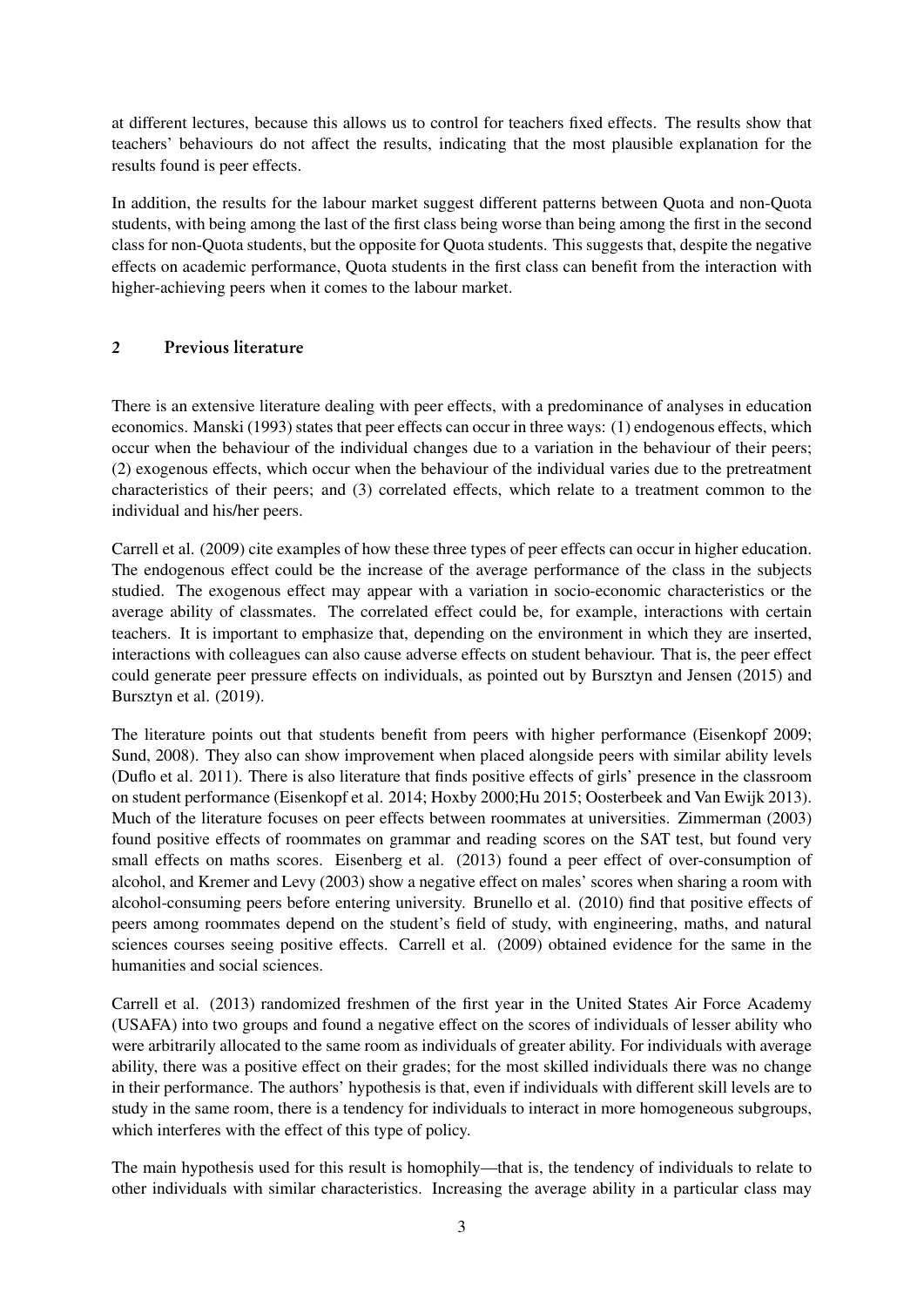cause students of lower ability to isolate themselves in a subgroup, causing their grades to converge to a lower value.

There is a literature that focuses on the effects of AA on college performance and the labour market. Most of the literature focuses on US AA effects on college performance (Alon and Tienda 2005; Arcidiacono and Lovenheim 2016; Arcidiacono et al. 2016; Fischer and Massey 2007; Massey and Mooney 2007) and labour market outcomes (Andrews et al. 2016; Arcidiacono 2005; Black and Smith 2004, 2006; Dale and Krueger 2014; Hoekstra 2009; Loury and Garman 1993, 1995; Wydick 2002).

Hoekstra (2009), for example, shows that attending a US flagship state university increases the earnings of white men who applied in the late 1980s by about 20 per cent. He finds that attending a selective state university also increases earnings by about 20 per cent.

Dale and Krueger (2014) show the difference of attending a selective college by race, linking the college characteristics of persons who entered college in 1976 and 1989 with their earnings in 2007. They show that returns are large for blacks, Hispanics, and those whose parents have relatively low education.

There are some papers that explore these issues in other countries (Alon and Malamud 2014; Bagde et al. 2016; Frisancho and Krishna 2016). There are few papers that explore these questions in Brazil, and fewer that use administrative datasets. Francis-Tan and Tannuri-Pianto (2012, 2013) examine the racial Quotas policy at the University of Brasilia. They find evidence that these racial Quotas increased the proportion of black students, and that displaced applicants were, by many measures, from families with lower socio-economic status. Francis-Tan and Tannuri-Pianto (2018) estimate the impact of attending a flagship university in the capital of Brazil. They explore the fact that the University of Brasilia (UnB) reserved 20 per cent of admissions slots for persons who self-identified as black in 2004–05. They found that attending a flagship university has a large impact on AA students, but they did not find any effect on non-AA students.

## 3 Methodology

## 3.1 UFBA's entrance exam (vestibular) and quotas policy

The history of UFBA began on 18 October 1808, with the UFBA Medical School, the first university in Brazil, instituted by Prince Regent Dom João VI. Today, UFBA is one of the largest institutions of higher education in Brazil, both in terms of structure and number of students. It is the second biggest university in the Northeast region. In 2017, UFBA had 105 undergraduate courses, 93 of which were in the capital Salvador, 136 *stricto sensu* postgraduate courses, of which 82 were masters and 54 were PhDs, in addition to 42 postgraduate courses *lato sensu*. In that same year, the UFBA budget was R\$1,620,709,982.00 (US\$413,446,423.98) (UFBA 2018), and it offered 8,875 vacancies to new students that did the Vestibular (the entrance exam) in 2016. In that year, almost 200,000 people did the Vestibular (UFBA 2016). An important feature is that, as with all public universities in Brazil, UFBA is entirely tuition-free; making it the best, and sometimes only, option for students from poorer families to access college.

The Vestibular was the only way students could enter UFBA until 2013. It had two phases. The first was an objective exam with questions about Portuguese grammar and reading, maths, physics, chemistry, geography, biology, foreign language (English or Spanish), history, and philosophy. Some students were selected to the second phase, with discursive question in the field of the chosen course. For example, students who chose engineering needed to answer questions about maths, physics, and chemistry. After the exams, all students were ranked, and they were selected depending on the number of available places in each course. After 2013, the Vestibular was replaced by a national selection process called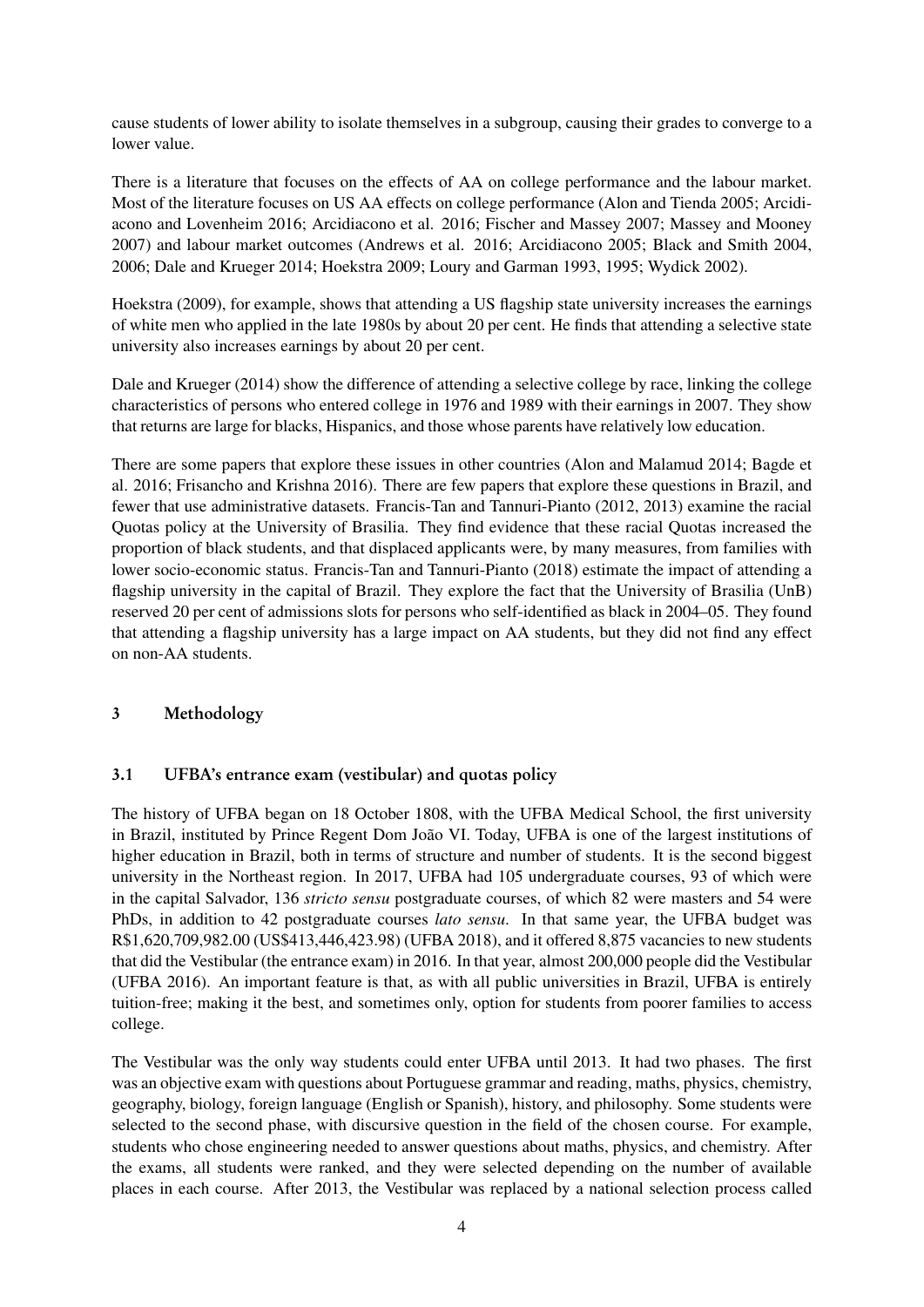SISU (Sistema de Selecao Unificada). Since SISU was adopted, UFBA stopped collecting information about students' grades and socio-economic characteristics, so we work here only with students who did the Vestibular up to 2013.

An important issue that makes our contribution original is that since 2004 UFBA has adopted a policy of reserving vacancies for former students from public high schools. The idea of the policy was to offer the opportunity to enter the state flagship university to students who had access to lower-quality basic education, most of whom are poor.<sup>[3](#page-2-0)</sup> UFBA established different criteria so that students could fit this form of entry, and for each criterion there is a different proportion of places reserved for each class. Of the total vacancies, 36.55 per cent are intended for public school students who declare themselves to be Afro-descendent, 6.45 per cent are for public school students of any ethnic group, and 2 per cent are reserved for indigenous students. Overall, 45 per cent of the total vacancies offered each year are filled by Quota applicants (CONSEPE 2004).

Until 2013, almost 30 per cent of UFBA's courses selected students to study in two periods. The best 50 per cent of students (those who scored highest on the Vestibular) were select to start at the university in March; the other 50 per cent start in August. Students could not choose which semester they wanted to start, they are allocated only with respect to the Vestibular ranking for each course. If a student was selected to the first semester and chose not to start at UFBA in that semester, he or she would need to do the Vestibular again the following year. The classes are created in accordance with the ranking of each group of students, so 45 per cent of the class at each semester will be filled by Quota applicants. This rule created a discontinuity in the allocation process, with the last student of the first class in each group being the cut-off point that separates the two groups of students.

Students who enter university through the Quotas policy need to fulfil the same entrance exam as all the other students. However, the selection process is carried out independently for each category of students, obeying the descending order of the overall score calculated from the students' performance in the two phases of the Vestibular (CONSEPE 2004). In this case, if the course has 100 available places for the first semester and 100 for the second semester, 45 of these places will be filled by Quotas applicants.

This policy of UFBA is of importance since the university is in the state of Bahia, where, according to PNAD data, 83 per cent of the population is Afro-descendent, the highest percentage among all Brazilian states. Data from the PNAD can further illustrate the potential importance of the policy, because people who live in Salvador and Bahia have an average income below the national mean. When we compare these places to São Paulo, the richest city of the country, a person in Salvador receives an average income that is 37 per cent less, and a person in Bahia almost 50 per cent less. We also verify that in Salvador the average income of a white worker is much higher than the average income of a black worker; the difference in 2015 was 45 per cent.

## 3.2 Data

The data used are not public and were provided by the Information Technology Sector (STI) of UFBA. The administrative records are separated into two bases, one that composes the socio-economic questionnaire held on Vestibular day and contains the grades of all the students taking the test, even those who were not approved, and another that contains the scholastic histories of the students who joined UFBA. We use data from between 2005 and 2013, because after that the entrance exam change to SISU, as explained previously.

The analysis focuses only on courses that have two intakes in the year—that is, courses in which the top 50 per cent of students start the course in the first semester (this semester is March to July) and the

<sup>3</sup> See https://brazilian.report/society/2017/11/06/education-brazil-staggering-inequality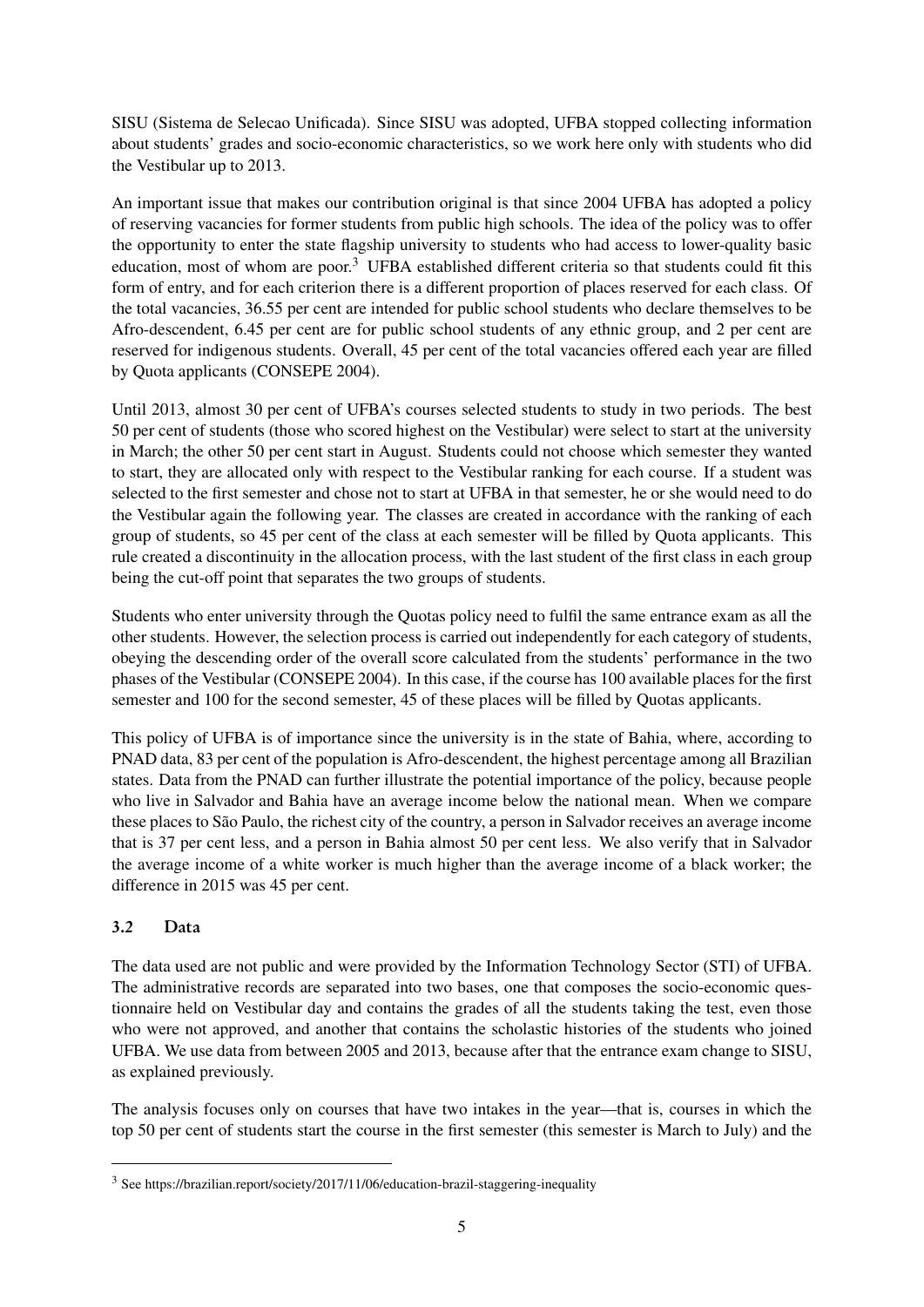other 50 per cent begin the course in the second semester (this semester is August to December). It should be emphasized that the students' allocation among the classes exclusively follows the ranking of the Vestibular grades—that is, students are not entitled to choose to enter university in the first or second semester, allocation is exclusively according to the Vestibular. Using this data we create two samples. The complete sample has a total of 14,886 students, comprising 5,824 Quota and 9,062 non-Quota students who, after the Vestibular, completed registration to start studying at the university. The second sample contains only the students who graduated until 2017, overall 9,519 students, comprising 3,498 Quota and 6,021 non-Quota students.

To access the impact on the labour market we use the Registro Anual de Informações Sociais (RAIS), a database that contain all Brazilian workers with formal contracts. Because RAIS uses the Brazilian social security number we were able to merge these data with UFBA's and identify the students in the labour market. With RAIS we focus on the probability of being employed and wages.

#### 3.3 Empirical strategy and initial evidence

We use a sharp discontinuity regression in which the cut-off is provided by the score of the last student *i* of group *g* who entered the first-semester class in each year *t* and course *c*. The running variable is calculated as  $r_{igtc} = \frac{(S_{igtc} - C_{tgc})}{SD_{tca}}$  $\frac{gt_c - \epsilon_{tgc}}{SD_{tgc}}$ , where  $S_{iyc}$  is the score of student *i* in the admission process; *C* is the score of the last student of group *g* classified for the first semester of course *c* and year *t* (cut-off), and *SD* is the standard deviation of the score for group  $g$  in course  $c$  and year  $t$ . Outcomes  $Y_{ik}$  are regressed on the above cut-off indicator  $A_i = 1\{r_{igtc \geq 0}\}\$ , the normalized entrance exam score  $S_{itc}$ , age, gender, and on year and course fixed effects, because strikes may have occurred in certain years, affecting the students' performance, and there are certain course particularities that may affect the results. Throughout the analysis, we follow the checklist proposed by Lee and Lemieux (2010). The estimated equation with all covariates has the following specification:

$$
Y_{ik} = \beta_0 + \beta_1 r_{igtc} + \beta_2 A_i + \beta_3 r_{igtc} * A_i + \beta_4 S_{ik} + \beta_5 age + \beta_6 gender_i + \gamma_j + \rho_t + \varepsilon_i
$$
 (1)

We construct tree outcome variables *Yik* to measure academic performance as follows. (1) For the average grade in the first semester we divide the sum of the grades in each course by the number of courses taken in the first semester at the university. This variable could be interpreted as the GPA (grade point average) of the first semester. (2) The average grade in the first year, that is the sum of the grades in the first two semesters, for each course divided by the number of courses taken in the first year at the university could be interpreted as the GPA of the first year. (3) The coefficient of performance (GPA) that is measured by the university at the end of the course: this measure is the average grade divided by the number of hours in all courses. With these three variables we intend to measure student performance on a scale of 0 to 10 at different moments over the course. This will make it possible to compare the students as a first-year students and as bachelor's candidates. It is reasonable to think that after the beginning of the course, when students are arbitrarily allocated into two different classes, because in the other years it is possible (or likely) that students will interact with students who have entered the course in other years, we no longer have as much control over the type of peers and the student's position in the ability distribution of their class.  $\gamma_j$  and  $\rho_t$  are respectively course and year fixed effects.

In addition to estimating the effect on students' performance, we also estimated the effect of the treatment on the probability of student dropout from the course. For this, the outcome will be equal to 1 if the student does dropout from the course and 0 if the student reaches the end of the course and obtains the diploma.

As we can see in Figure 1, the discontinuity generated by the UFBA class allocation format allows us to compare the outcomes of Quota students at the bottom of their class ability distribution with Quota students who are in the middle of their class ability distribution. For the non-Quota student group we compared top students with students from the middle of the class ability distribution. One limitation of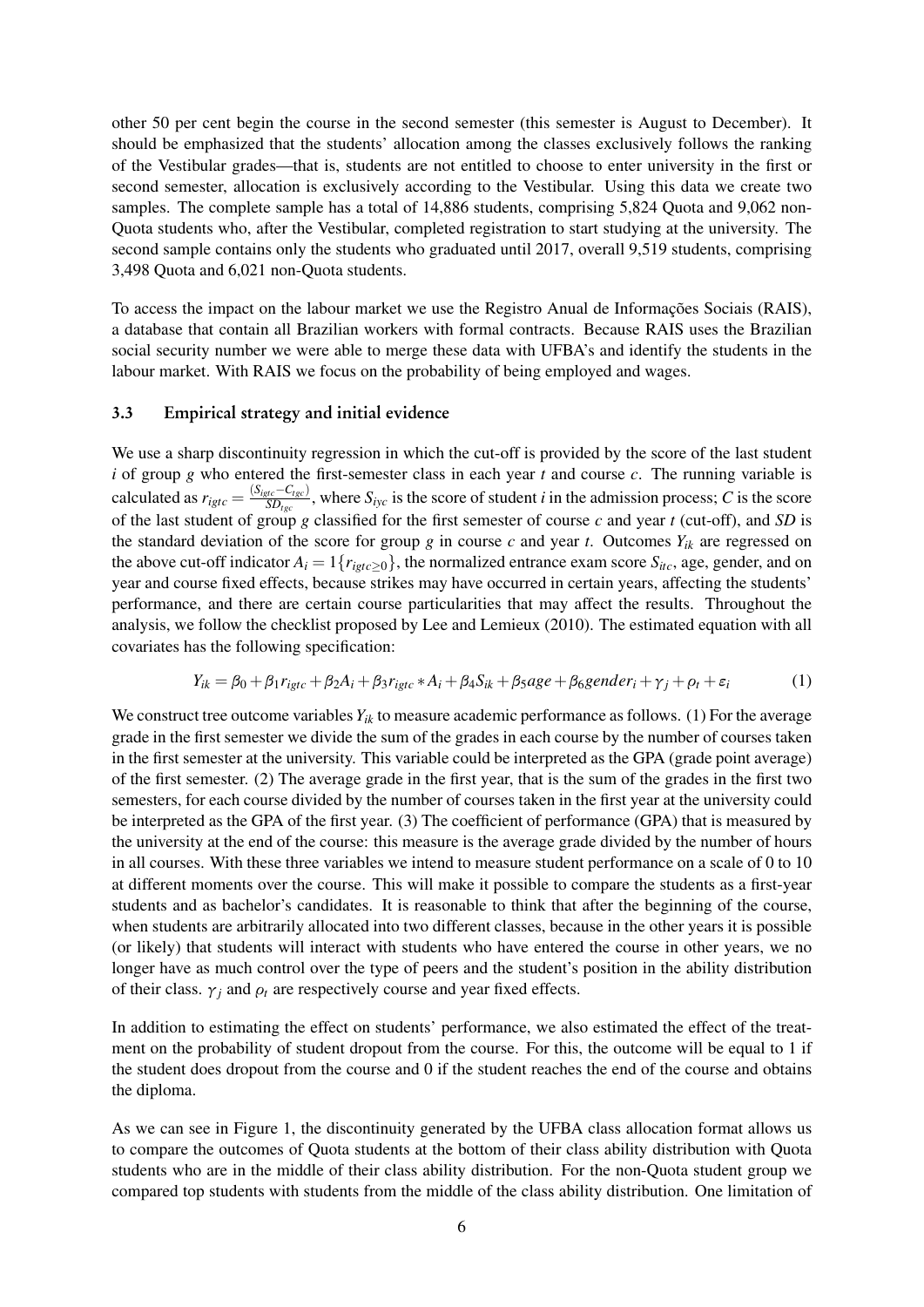this paper is therefore that it is not possible to compare other positions within the ability distribution of the class. It would be interesting, for example, to compare top students with bottom students, but as we said this is not possible through the regression discontinuity design (RDD) methodology. However, this is the first paper to analyse Quota students and their peer interactions in different positions in the class ability distribution.



Figure 1: Distribution of students by entrance exam grade

Notes: Non-Quota and first-semester students are represented by the solid line. Non-Quota and second-semester students are represented by the dash–dot line. Quota and first-semester students are represented by the dashed line. Quota and second-semester students are represented by the dotted line. The graph represents data about the grades at the Vestibular for students in major mechanical engineering for the 2010 intake.

Source: authors' compilation based on data from the STI.

A potential source of bias in our estimates is teacher behaviour. Teachers know that students who enter in the first semester have Vestibular scores that are higher than students who enter in the second semester. Later, in Table 10, we perform a mean difference test, controlling for the characteristics of individuals to see if there is any evidence that teachers grade on a curve. We can define grading on a curve as not keeping the learning level constant when better peers have a negative impact on a student's grade (Calsamiglia and Loviglio 2019): if teachers grade on a curve, we would expect a negative average difference, since controlling for difference in ability and socio-economic characteristics, students in the first class (with more skilled peers) would have a negative impact on their grades as a result of this possible teacher interference. Our results indicate no evidence that teachers grade on a curve for technology and social science courses, which are the main focus of this paper. We also created a sample using the grades of students in each class of the first semester, which allows us to incorporate a teacher fixed effect  $(\tau_i)$  in Equation 1:

$$
Y_{ik} = \beta_0 + \beta_1 r_{igtc} + \beta_2 A_i + \beta_3 r_{igtc} * A_i + \beta_4 S_{ik} + \beta_5 age + \beta_6 gender_i + \gamma_j + \rho_t + \tau_j + \varepsilon_i \tag{2}
$$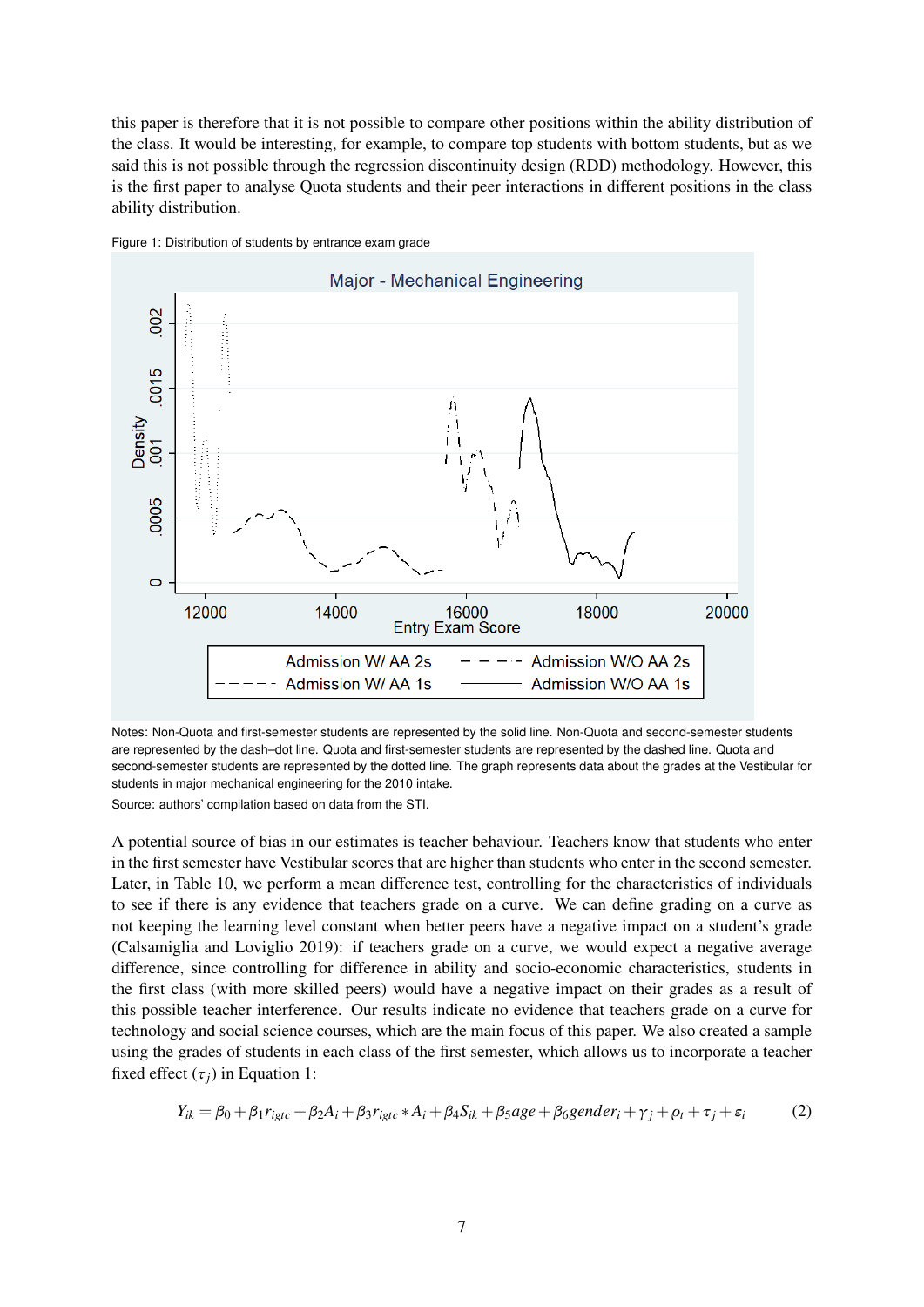Finally, to access the labour market outcomes we estimate the following specification, where  $Y_{ik}$  is the income logarithm or the likelihood of being employed in the formal labour market.

$$
Y_{ik} = \beta_0 + \beta_1 r_{igtc} + \beta_2 A_i + \beta_3 r_{igtc} * A_i + \beta_4 S_{ik} + \beta_5 age + \beta_6 gender_i + \beta_7 score + \beta_8 GPA + \gamma_j + \rho_t + \varepsilon_i
$$
 (3)

Tables 1 and 2 show the descriptions of the dependent variables and the explanatory variables that were used in the estimation. In both tables, panel B presents the descriptive statistics around the cut-off. The variable that defines the discontinuity in the probability of student allocation is the grade at the Vestibular. More specifically, there will be for each course and year a different cut-off grade between the first-semester and second-semester classes.

Table 1: Descriptive statistics: Quota students

|                                                        | First class    | Second class   | Mean difference | p-values |
|--------------------------------------------------------|----------------|----------------|-----------------|----------|
| Panel A: All Quota students                            |                |                |                 |          |
| Vestibular grade                                       | 13,185 (1,483) | 12,255 (1,221) | 930             | 0        |
| Age                                                    | 21.37(5.6)     | 21.6(5.6)      | 0.23            | 0.114    |
| Gender                                                 | 0.473(0.498)   | 0.452(0.499)   | 0.021           | 0.105    |
| First-semester grades                                  | 6.97(1.5)      | 6.57(1.5)      | 0.4             | 0        |
| <b>GPA</b>                                             | 6.06(2.25)     | 5.85(2.12)     | 0.21            | 0        |
| Panel B: Quota students around the cut-off $(b = 0.3)$ |                |                |                 |          |
| Vestibular grade                                       | 12,397 (1,153) | 12,351 (1,190) | 46              | 0.417    |
| Age                                                    | 21.56 (5.85)   | 21.59 (5.63)   | 0.03            | 0.915    |
| Gender                                                 | 0.434(0.495)   | 0.468(0.499)   | 0.034           | 0.155    |
| First-semester grades                                  | 6.6(1.49)      | 6.68(1.44)     | 0.08            | 0.327    |
| <b>GPA</b>                                             | 5.82(2.14)     | 5.93(2.1)      | 0.11            | 0.247    |

Notes: *Vestibular* is the average grade of students in the Vestibular, in which the maximum grade is 20,000. *Gender* is the percentage of men in the class. *Grades* is the average grade of students in university courses. *GPA* is calculated at the end of the course and corresponds to the grade of the courses weighted by the workload of each course.

Source: authors' compilation based on data from the STI.

Table 2: Descriptive statistics: non-Quota students

|                                                          | First class    | Second class   | Mean difference | p-values |
|----------------------------------------------------------|----------------|----------------|-----------------|----------|
| Panel A: all non-Quota students                          |                |                |                 |          |
| Vestibular grade                                         | 15,151 (1,946) | 14,274 (1,906) | 877             | 0        |
| Age                                                      | 19.39 (3.71)   | 19.5 (3.78)    | 0.11            | 0.114    |
| Gender                                                   | 0.44(0.496)    | 0.45(0.497)    | 0.01            | 0.389    |
| First-semester grades                                    | 7.49(1.42)     | 7.28(1.32)     | 0.21            | 0        |
| <b>GPA</b>                                               | 6.58(2.25)     | 6.5(2.08)      | 0.08            | 0.097    |
| Panel B: non-Quota students around the cut-off $(b=0.3)$ |                |                |                 |          |
| Vestibular grade                                         | 14,378 (1,929) | 14,298 (1,900) | 80              | 0.309    |
| Age                                                      | 19.64 (3.92)   | 19.4 (3.92)    | 0.24            | 0.157    |
| Gender                                                   | 0.43(0.494)    | 0.42(0.495)    | 0.01            | 0.752    |
| First-semester grades                                    | 7.21(1.45)     | 7.27(1.37)     | $-0.06$         | 0.289    |
| <b>GPA</b>                                               | 6.4(2.14)      | 6.46(2.11)     | $-0.06$         | 0.502    |

Notes: *Vestibular* is the average grade of students in the Vestibular, in which the maximum grade is 20,000. *Gender* is the percentage of men in the class. *Grades* is the average grade of students in university courses. *GPA* is calculated at the end of the course and corresponds to the grade of the courses weighted by the workload of each course.

Source: authors' compilation based on data from the STI.

In Figure 2 it is possible to observe that there are no discontinuities around the cut-off for the covariates, which indicates that the effect found is not explained by discontinuities in these explanatory covariates. Figure 3 shows some of the discontinuity graphs for the running variable and student performance at UFBA. This is the first evidence of the existence of a discontinuity affecting student perfor-mance.<sup>[4](#page-2-0)</sup>

<sup>4</sup> We present here only four graphs, from the 72 regressions estimated.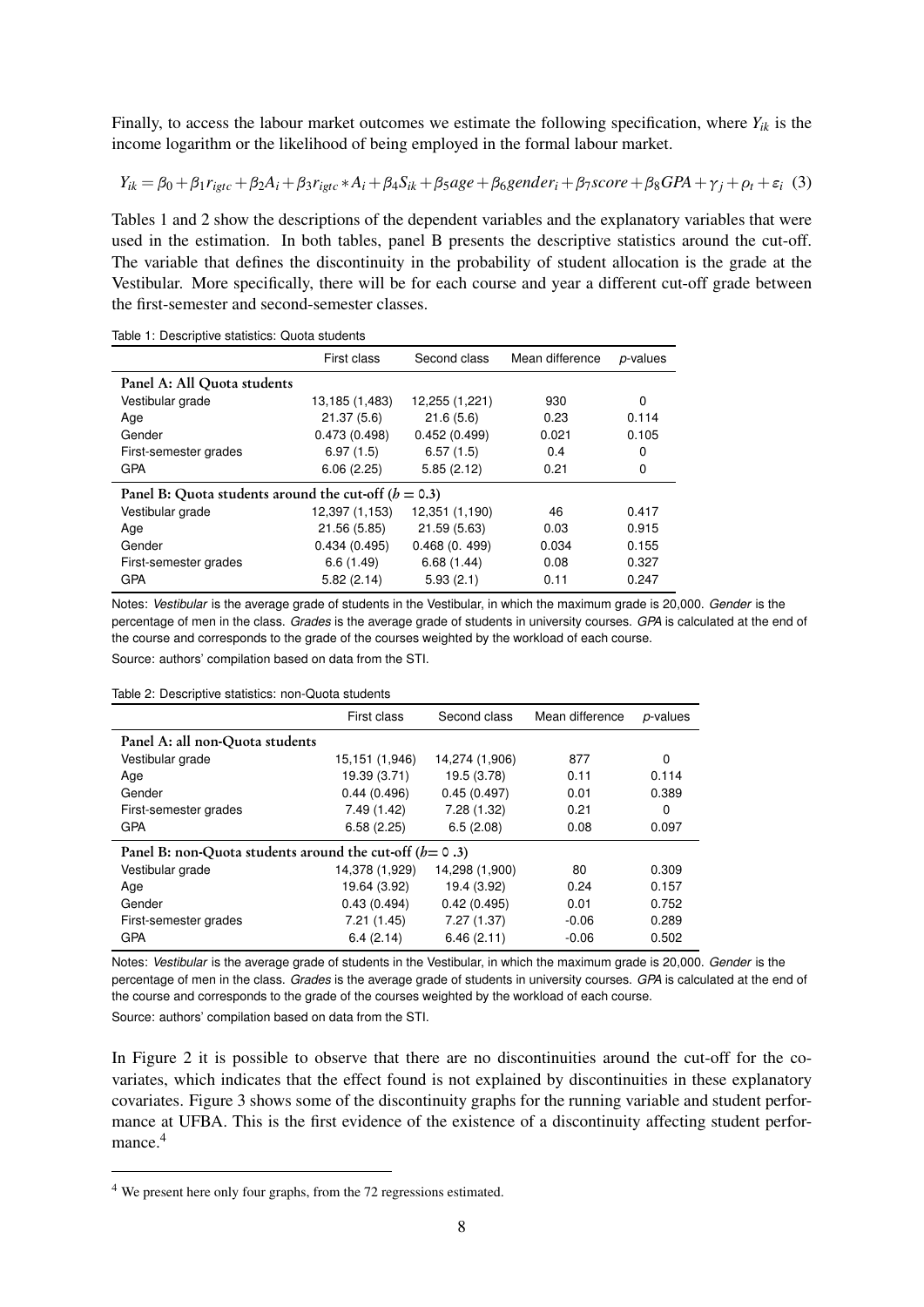Figure 2: Graphs of individual control variables



Notes: The vertical line at zero is the first-semester cut-off. The dots correspond to the local averages and the line is given by the polynomial fit of order four. The final entrance score is standardized by using the final vestibular score of the last student that entered at the first-semester and the standard deviation of the candidates' scores. Functions are estimated using a triangular kernel with the bandwidth selection procedure proposed by Calonico et al. (2014).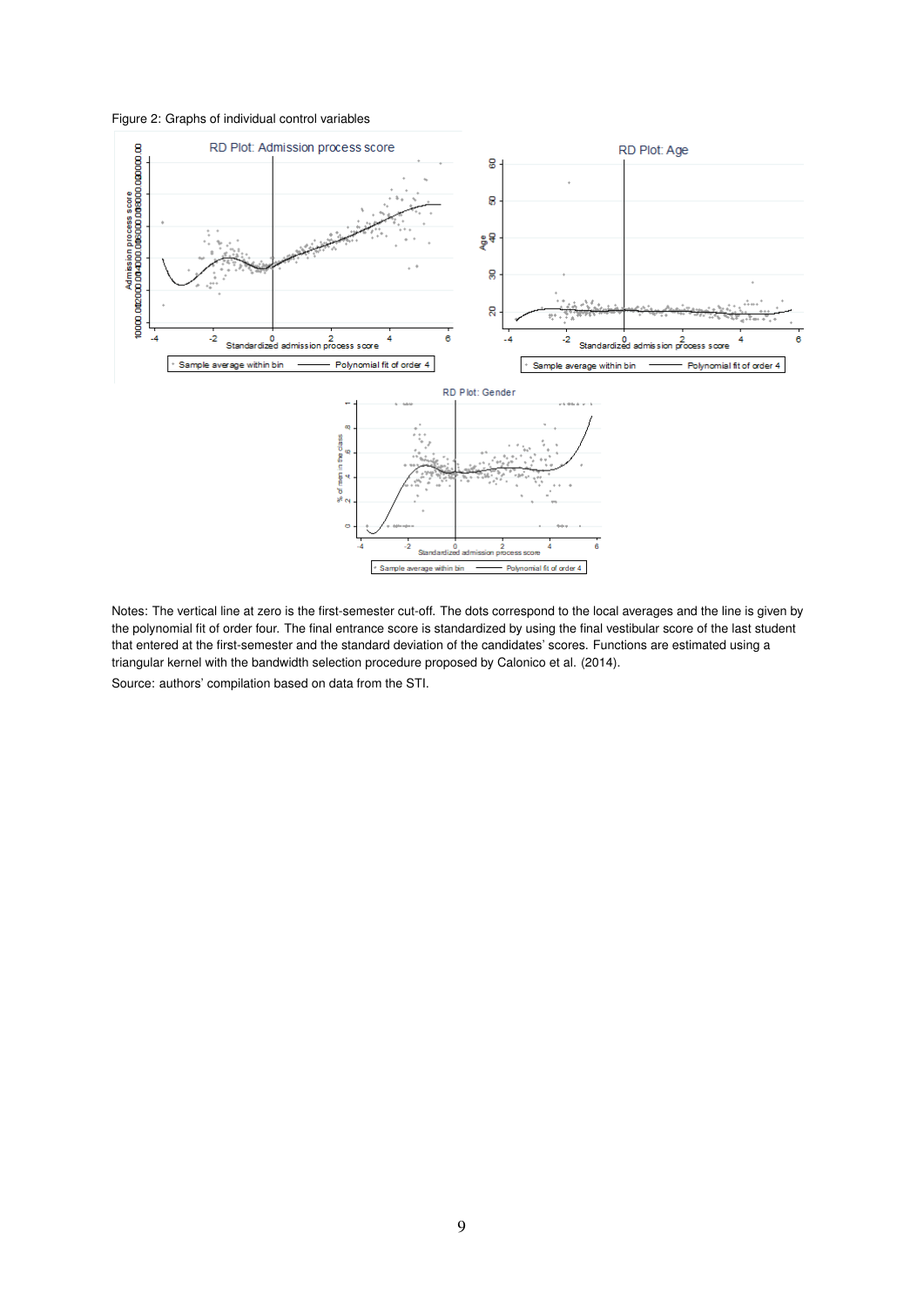

Figure 3: Relationship between the final entrance score at the Vestibular and treatment (mean grade at first semester)

Notes: in total, 72 graphs were generated, one for each outcome and database. Here, we show some of the visual evidence of possible peer effects and/or that were representative for all the databases used. The vertical line at zero is the first-semester cut-off. The dots correspond to the local averages and the line is given by the polynomial fit of order four. The final entrance score is standardized by using the final vestibular score of the last student that entered at the first-semester and the standard deviation of the candidates' scores. Functions are estimated using a triangular kernel with the bandwidth selection procedure proposed by Calonico et al. (2014).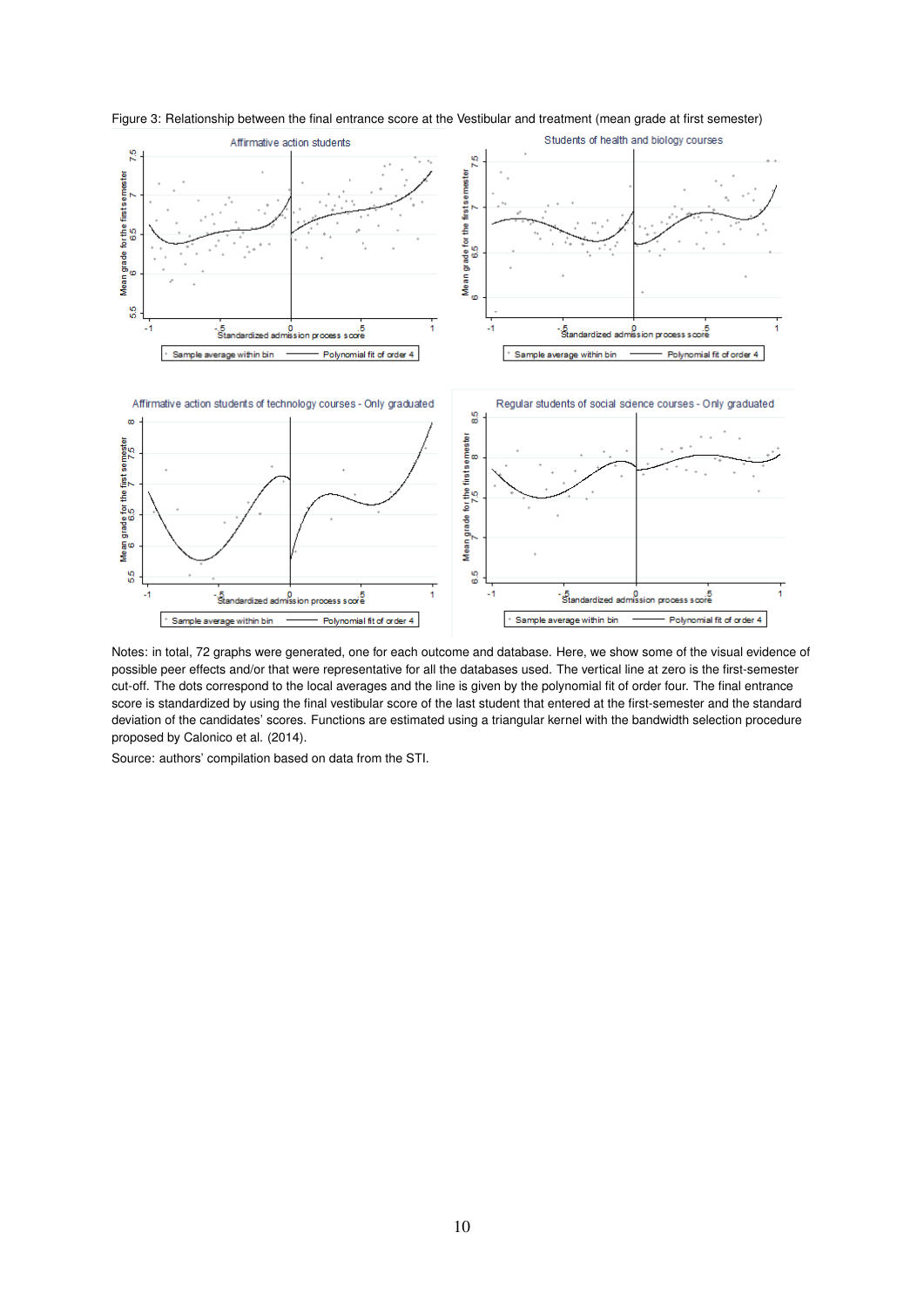#### 4 Results

#### 4.1 Academic performance

In general, the results indicate that students' rank in the ability distribution of their class may impact their academic achievement, and the estimated effects are larger for Quota students. Panel A in Table 3 shows evidence that the performance of students who entered the university in the first semester (with lower rank within the class) is, on average, worse than the performance of students who entered in the second semester (with higher rank within the class). However, only the estimated parameters for Quota students and/or course graduates are statistically significant. Panel A in Table 3 shows the estimates for all students who started UFBA courses; however, significant effects are found only for Quota students. The results from panel A indicate that Quota students in the first semester (at the bottom of their class's ability distribution) have worse results than students in the second semester (in the middle of their class's ability distribution). Taking column 6 into account, the second-semester students' scores were 0.272 higher than the first-semester students' scores in the first-semester GPA (on a 10-point scale) and this difference is 0.223 in the first-year GPA. We found no significant effects of dropouts.

|                                  |            | Non-Quota students |             |             | Quota students |             |
|----------------------------------|------------|--------------------|-------------|-------------|----------------|-------------|
| Dependent variables              | (1)        | (2)                | (3)         | (4)         | (5)            | (6)         |
| Panel A: all candidates admitted |            |                    |             |             |                |             |
| First-semester GPA               | $-0.115$   | $-0.071$           | $-0.063$    | $-0.341***$ | $-0.245**$     | $-0.272***$ |
|                                  | (0.089)    | (0.086)            | (0.077)     | (0.116)     | (0.105)        | (0.1)       |
| First-year GPA                   | $-0.126$   | $-0.087$           | $-0.086$    | $-0.313***$ | $-0.232**$     | $-0.223**$  |
|                                  | (0.086)    | (0.075)            | (0.062)     | (0.109)     | (0.1)          | (0.091)     |
| Dropouts                         | $-0.009$   | $-0.009$           | $-0.009$    | 0.012       | 0.007          | 0.003       |
|                                  | (0.01)     | (0.01)             | (0.01)      | (0.018)     | (0.017)        | (0.017)     |
| Panel B: course graduates only   |            |                    |             |             |                |             |
| First-semester GPA               | $-0.144*$  | $-0.117$           | $-0.107$    | $-0.393***$ | $-0.343***$    | $-0.289***$ |
|                                  | (0.073)    | (0.069)            | (0.056)     | (0.117)     | (0.11)         | (0.096)     |
| First-year GPA                   | $-0.155**$ | $-0.131*$          | $-0.152***$ | $-0.269***$ | $-0.258***$    | $-0.204***$ |
|                                  | (0.081)    | (0.076)            | (0.065)     | (0.096)     | (0.098)        | (0.074)     |
| Final GPA                        | $-0.158**$ | $-0.122**$         | $-0.132**$  | $-0.269***$ | $-0.242**$     | $-0.201**$  |
|                                  | (0.067)    | (0.063)            | (0.056)     | (0.096)     | (0.093)        | (0.077)     |
| Individual controls              | No.        | Yes                | Yes         | No          | Yes            | Yes         |
| Course and year control          | No         | No                 | Yes         | No          | No             | Yes         |

Table 3: RDD estimates by category

Notes: this table presents the estimated sharp regression discontinuity (RD) at the first-semester cut-off. Panel A includes all applicants admitted and panel B includes only students who have completed graduation. The variables used as individual controls in the (2), (3), (5), and (6) models are age, gender, and admission process score. In models (3) and (6) course and year dummies are included. RDs and their relationship with peer quality are estimated using triangular kernels. The bandwidth for entrance score is selected based on Calonico et al.'s (2014) procedure. Robust standard errors are in parentheses. \*\*\*, \*\*, \* represent statistical significance at the 1, 5, and 10 per cent levels, respectively.

Source: authors' compilation based on data from the STI.

Panel B shows that when we examine the sample that contains only those students who already concluded the course, the effects in general are greater and the majority of estimates are statistically significant. In this sample, we also found negative effects for non-Quota students to the value of –0.152 in the first-year GPA and –0.132 in the final GPA. The effect for Quota students is very similar to that observed in panel A. However, because panel B contains only students who finished the course, we can verify that this effect is permanent over time, as can be seen in the last row of columns 3 and 6.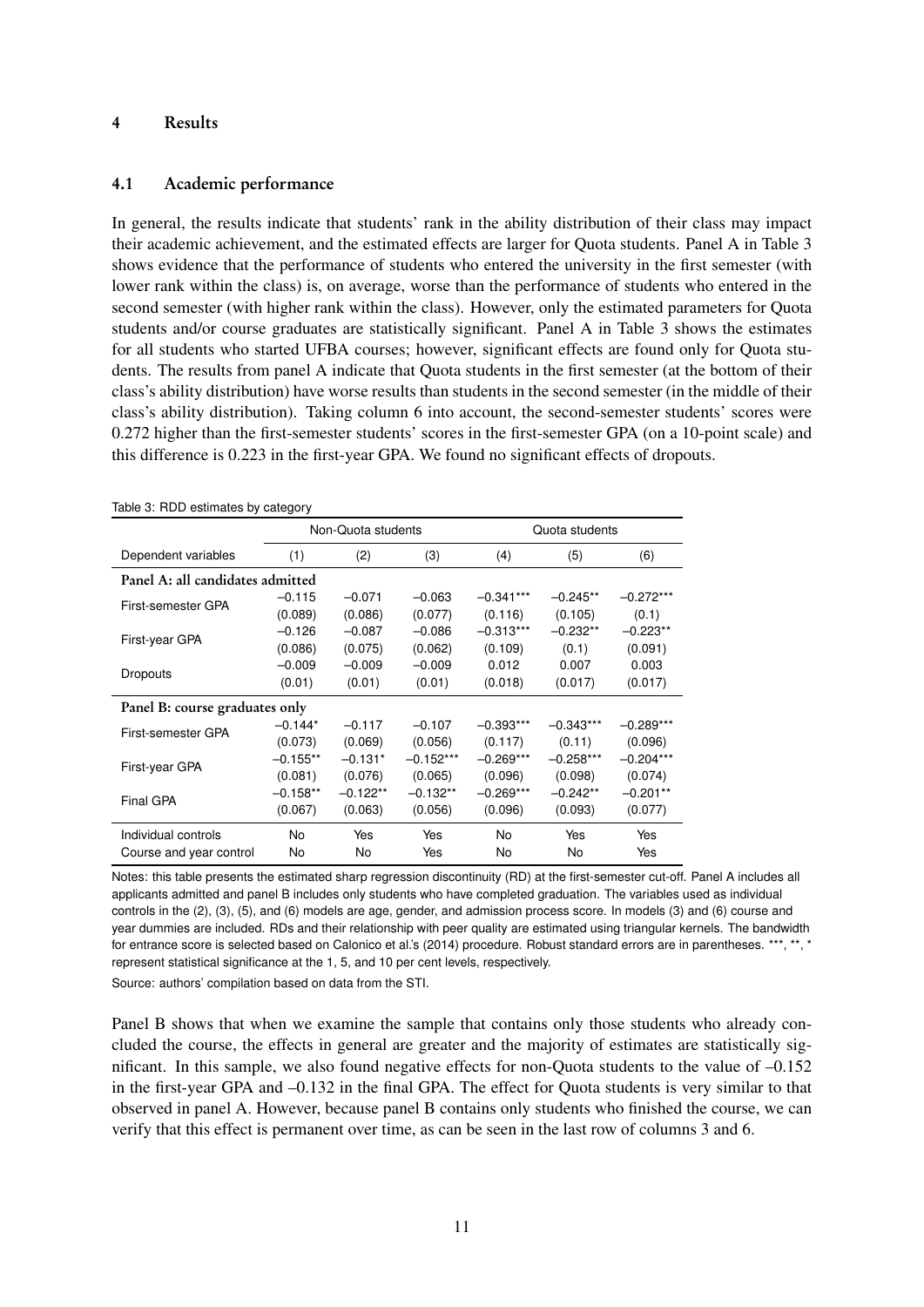#### 4.2 Exploring fields heterogeneity

In Table 4 we split the sample by concentration area: social science, technology, and health and biology. When we analyse all students who started UFBA courses (columns 1, 2, and 3) we found significant effects with a large magnitude for Quota students (panel B), especially for technology courses. Those who were allocated in the first semester (being the worst among the most skilled students) scored 0.845 lower in the first-semester GPA than students who were placed in the middle of the second-semester ability distribution.

|                             |                   | Entire database |                       |                   | <b>Courses Graduates Only</b> |                       |  |
|-----------------------------|-------------------|-----------------|-----------------------|-------------------|-------------------------------|-----------------------|--|
| Dependent variables         | Social<br>science | Technology      | Health and<br>biology | Social<br>science | Technology                    | Health and<br>biology |  |
| Panel A: non-Quota students |                   |                 |                       |                   |                               |                       |  |
| First-semester GPA          | 0.254             | 0.058           | $-0.125$              | $-0.123$          | $-0.305**$                    | $-0.205**$            |  |
|                             | (0.233)           | (0.164)         | (0.113)               | (0.11)            | (0.161)                       | (0.112)               |  |
| First-year GPA              | 0.192             | 0.091           | $-0.141$              | $-0.251***$       | $-0.197$                      | $-0.172*$             |  |
|                             | (0.227)           | (0.269)         | (0.206)               | (0.088)           | (0.155)                       | (0.1)                 |  |
| Final GPA                   |                   |                 |                       | $-0.325***$       | 0.023                         | $-0.148*$             |  |
|                             |                   |                 |                       | (0.114)           | (0.147)                       | (0.091)               |  |
| Dropout                     | $-0.009$          | 0.024           | $0.034**$             |                   |                               |                       |  |
|                             | (0.022)           | (0.029)         | (0.017)               |                   |                               |                       |  |
| Panel B: Quota students     |                   |                 |                       |                   |                               |                       |  |
| First-semester GPA          | 0.087             | $-0.845***$     | $-0.224$              | $-0.128$          | $-1.275***$                   | $-0.085$              |  |
|                             | (0.178)           | (0.312)         | (0.147)               | (0.197)           | (0.328)                       | (0.131)               |  |
| First-year GPA              | $-0.019$          | $-0.581**$      | $-0.21$               | $-0.264*$         | $-0.912***$                   | $-0.002$              |  |
|                             | (0.148)           | (0.243)         | (0.141)               | (0.147)           | (0.264)                       | (0.123)               |  |
| Final GPA                   |                   |                 |                       | $-0.369**$        | $-0.524***$                   | 0.05                  |  |
|                             |                   |                 |                       | (0.179)           | (0.2)                         | (0.101)               |  |
|                             | $-0.061$          | $-0.024$        | 0.013                 |                   |                               |                       |  |
| Dropout                     | (0.043)           | (0.05)          | (0.039)               |                   |                               |                       |  |

Table 4: RDD estimates by concentration areas

Notes: this table presents the estimated sharp RD at the first-semester cut-off by different concentration areas. The first three columns are the estimates with the entire database and the last three columns estimates only with graduated students. Panel A includes only the regular students and panel B those who were admitted to the university by AA. For all models estimated in this table we included the variables of individual controls. RDs and their relationship with peer quality are estimated using triangular kernels. The bandwidth for entrance score is selected based on Calonicoet al.'s (2014) procedure. Robust standard errors are in parentheses. \*\*\*, \*\*, \* represent statistical significance at the 1, 5, and 10 per cent levels, respectively. Source: authors' compilation based on data.

When analysing only the sample of students who graduated, we found significant effects also for non-Quota students. In panel A we see that, within the non-Quota student group, students who were allocated in the middle of the ability distribution in the first class outperformed those who were in the top of the ability distribution in the second class. This difference is significant for social science courses in the first-year GPA and final GPA, for technology courses in the first-semester GPA, and for health and biology.

In Panel B (columns 4, 5, and 6) it is possible to verify a much stronger negative effect for graduate Quota students of technology courses who entered at the university as the last among the best. This effect, as can be seen in column 5, indicates that the last among the best have average grades that are lower by 1.275 points in the first-semester GPA (on a 10-point scale), 0.912 in the first-year GPA, and 0.524 in the final GPA. These results suggest that peer effects matter more for Quota students in technological courses, which in general require more math knowledge.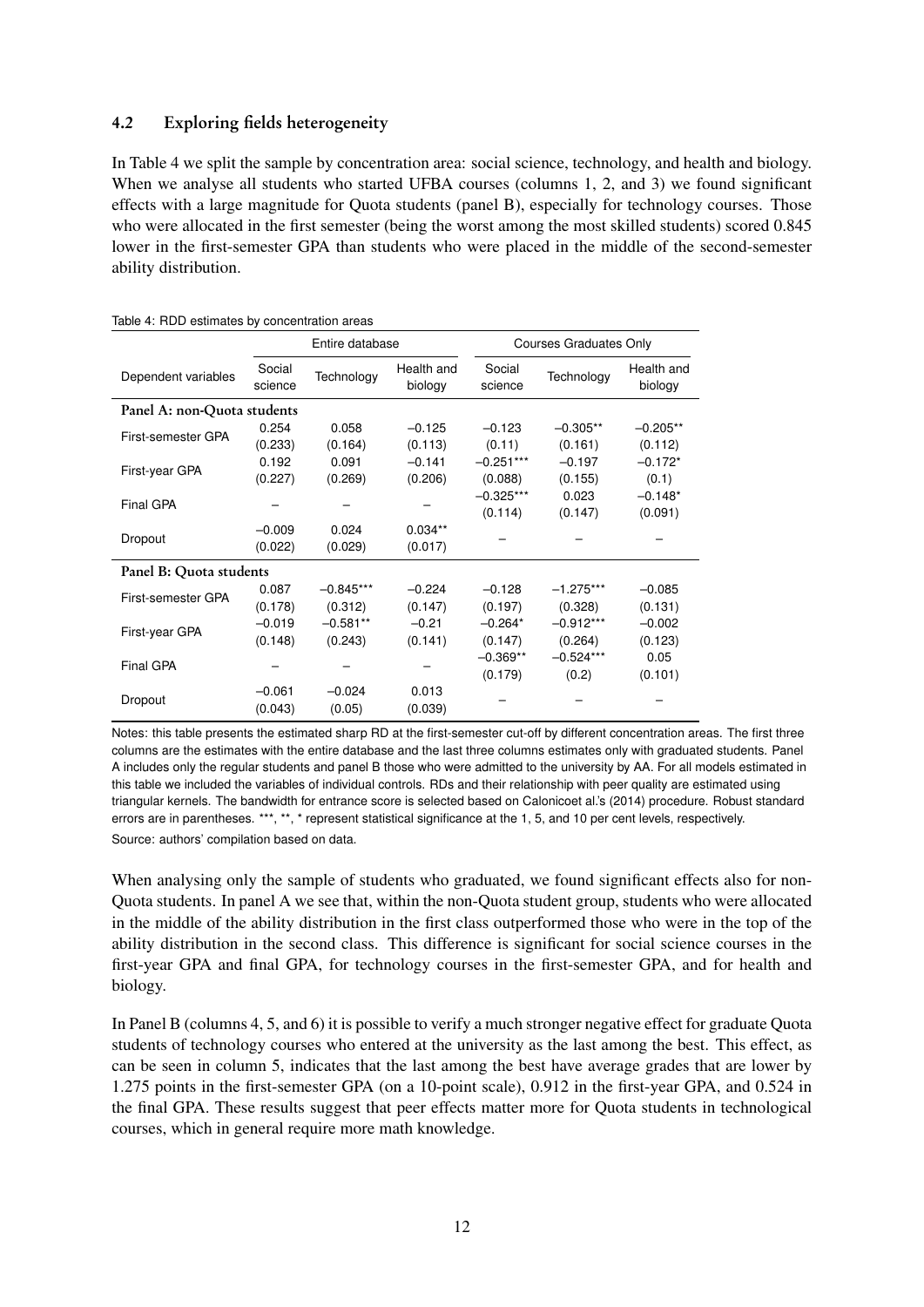## 4.3 Controlling for teacher fixed effect

In the analysis of the effects of student rank on class skill distribution on the first-semester GPA, we cannot control by fixed teacher effect, since the dependent variable used is an average of the grades obtained at different stages of the courses. To overcome this limitation, subjects with a large number of observations were selected to estimate the same effects as those observed in Tables 3 and 4, but now controlled by a fixed teacher effect. This sample contains only teachers who taught both the first and second classes, which ensures that the methodology will be similar for both groups analysed. The estimates are presented in Table 5. Now we look at each lecture with more than 300 students in the sample.

| Classes                    | Without teacher<br>fixed effect | With teacher<br>fixed effect | Number<br>of obs. | Left of<br>cut-off | Right of<br>cut-off |
|----------------------------|---------------------------------|------------------------------|-------------------|--------------------|---------------------|
| Calculus A                 | $-2.593**$<br>(0.797)           | $-2.27***$<br>(0.68)         | 525               | 107                | 85                  |
| Microbiology               | $-0.603***$<br>(0.278)          | $-0.409*$<br>(0.254)         | 866               | 200                | 103                 |
| Introduction to management | 1.764***<br>(0.626)             | $1.3***$<br>(0.434)          | 307               | 93                 | 56                  |
| Introduction to biology    | $-0.783*$<br>(0.416)            | $-1.014***$<br>(0.385)       | 434               | 154                | 88                  |
| Civil engineering I        | 0.251<br>(0.348)                | $0.43**$<br>(0.21)           | 333               | 79                 | 57                  |
| Anthropology               | 1.667***<br>(0.59)              | 1.426***<br>(0.531)          | 225               | 46                 | 42                  |
| Anatomy                    | $-0.524**$<br>(0.286)           | $-0.461*$<br>(0.27)          | 760               | 246                | 106                 |
| Biochemistry               | $-0.335*$<br>(0.198)            | $-0.576***$<br>(0.231)       | 818               | 114                | 118                 |

Table 5: RDD estimates controlling for teacher fixed effect

Notes: this table presents the estimated sharp RD at the first-semester cut-off by different classes. For all models estimated in this table we included the variables of individual controls. RDs and their relationship with peer quality are estimated using triangular kernels. The bandwidth for entrance score is selected based on Calonico et al.'s (2014) procedure. Robust standard errors are in parentheses. \*\*\*, \*\*, \* represent statistical significance at the 1, 5, and 10 per cent levels, respectively. Source: authors' compilation based on data from the STI.

Our results show that the effects are similar to those in Tables 3 and 4 for technology and health fields, with the best Quota students of the second semester doing better. In calculus, for example, the results indicate that the last among the best have grades 2.593 lower (on a 10-point scale) in comparison with the Quota students allocated to the second class (in the middle of their class's ability distribution). When we control for teacher fixed effect, the results change to –2.27, which represents 23 per cent of the maximum grade in the lecture. These estimates show, therefore, a very large peer effect for quota students who attend calculus A. The results are very similar for other courses, as can be seen in Table 5.

Another interesting result shown in Table 5 is that, except for the area of health and biology, in classes with no maths in the subject the Quota students of the first semester do better than the quota students of the second semester. This may suggest that these students may be benefiting from the higher average ability of the first class and suffering less from being the least skilled students in the class.

## 5 Analysis before affirmative action

Before the Quotas policy (2003 and 2004), the candidates were competing for all the available vacancies. Thus, studying this period allows us to evaluate students with similar levels of ability, but who have been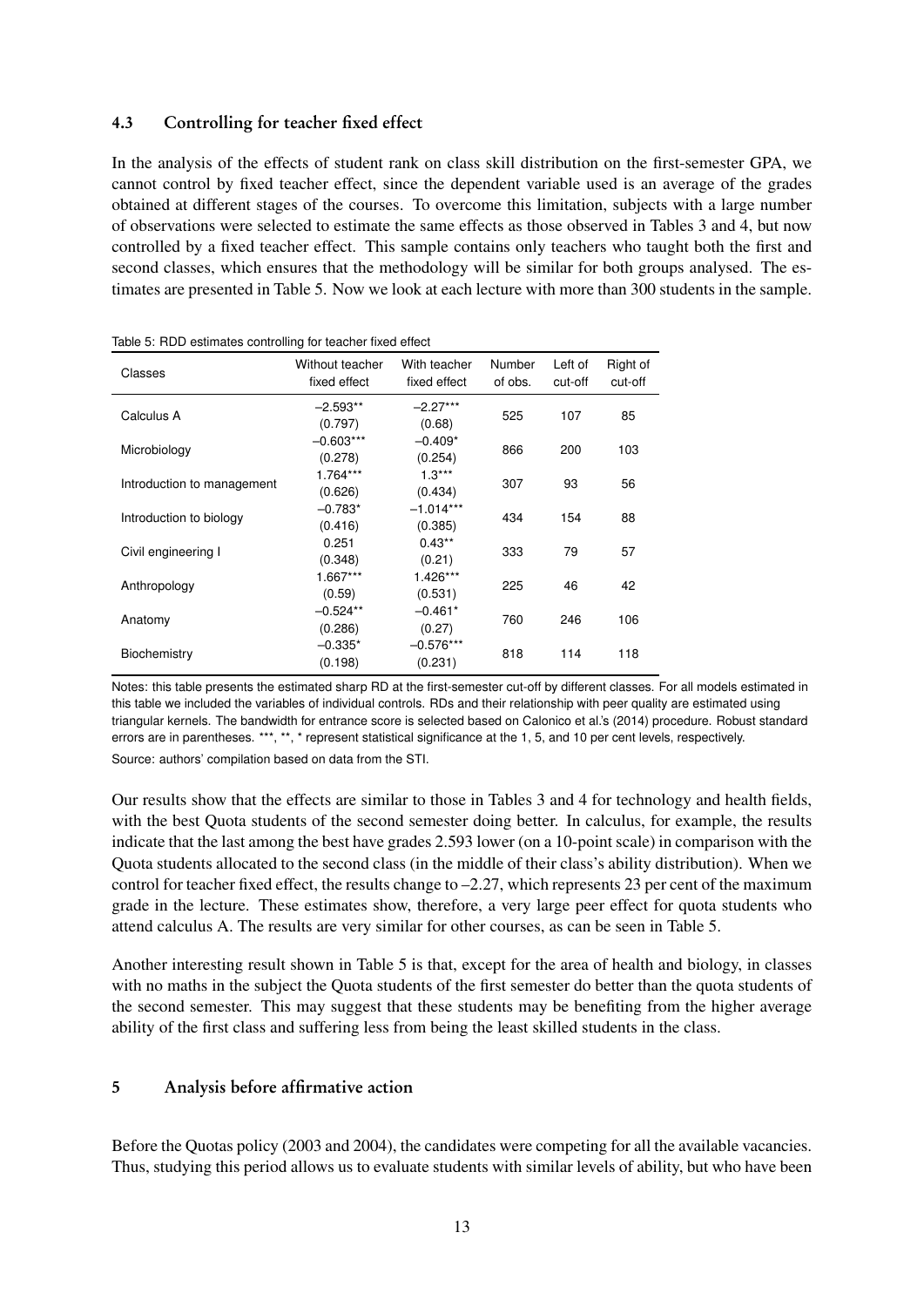allocated to classes in which they are the most skilled or the least skilled. So, using data from before 2005 we are asking the question: is it better to be the first among the last or the last among the first?

Importantly, prior to AA, most of the students occupying the available places were from private schools. Before AA, about 77 per cent of individuals entering UFBA studied exclusively in private schools, 10 per cent had part of their studies at private schools, and only 13 per cent studied exclusively at public schools. Since 2005, with the implementation of quotas, 45 per cent of the vacancies have been reserved exclusively for students of public schools. This implies that students who under the current criteria would be classified as Quota students were very unlikely to have been able to enter university before AA. What explains this fact is that, in Brazil, the quality of the public school system is much lower than that of private schools. Thus, when analysing the period prior to 2005, we are using a group of students mostly from private schools and with characteristics closer to the group of students who entered without AA after 2004.

Table 6 displays the results for the estimations of RDD using students who entered in 2003 and 2004. The first column shows the estimate using all students who entered the university, regardless of the area of knowledge. The results show that there is no significant difference between being the most skilled of the second class or the least skilled in the first class.

| .abio 6: 1155 commatoe minicat / w (15000 - 0 1) |              |                |            |                       |  |  |  |  |
|--------------------------------------------------|--------------|----------------|------------|-----------------------|--|--|--|--|
| Dependent variables                              | All students | Social science | Technology | Health and<br>biology |  |  |  |  |
| Panel A: all candidates admitted                 |              |                |            |                       |  |  |  |  |
| First-semester GPA                               | $-0.303$     | $-0.757$       | 0.136      | $-0.785**$            |  |  |  |  |
|                                                  | (0.333)      | (0.393)        | (0.707)    | (0.392)               |  |  |  |  |
|                                                  | $-0.173$     | $-0.634$       | $-0.012$   | $-0.539$              |  |  |  |  |
| First-year GPA                                   | (0.298)      | (0.42)         | (0.751)    | (0.302)               |  |  |  |  |
| Dropout                                          | $-0.027$     | 0.029          | $-0.194$   | $-0.14$               |  |  |  |  |
|                                                  | (0.059)      | (0.127)        | (0.189)    | (0.199)               |  |  |  |  |
| Panel B: course graduates only                   |              |                |            |                       |  |  |  |  |
| First-semester GPA                               | $-0.189$     | $-0.518$       | 0.171      | $-0.642**$            |  |  |  |  |
|                                                  | (0.275)      | (0.306)        | (0.774)    | (0.334)               |  |  |  |  |
|                                                  | $-0.199$     | $-0.516$       | $-0.171$   | $-0.386*$             |  |  |  |  |
| First-year GPA                                   | (0.263)      | (0.299)        | (0.827)    | (0.209)               |  |  |  |  |
| Final GPA                                        | $-0.228$     | $-0.475$       | 0.071      | $-0.254$              |  |  |  |  |
|                                                  | (0.268)      | (0.502)        | (0.691)    | (0.244)               |  |  |  |  |
|                                                  |              |                |            |                       |  |  |  |  |

Table 6: RDD estimates without AA (2003–04)

Notes: this table presents the estimated sharp RD at the first-semester cut-off. Panel A includes all applicants admitted and Panel B includes only students who have completed graduation. The variables used as controls in the models are age, gender, and admission process score. RDs and their relationship with peer quality are estimated using triangular kernels. The bandwidth for entrance score is selected based on Calonico et al.'s (2014) procedure. Robust standard errors are in parentheses. \*\*\*, \*\*, \* represent statistical significance at the 1, 5, and 10 per cent levels, respectively. Source: authors' compilation based on data from the STI.

Columns 2, 3, and 4 show the results for each subject area (social science, technology, and health and biology courses). We note that there is only a significant effect for students in the health and biology area. The result suggests that being the most skilled in the second semester group implies a better performance at university than being in the last of the first-semester class.

#### 5.1 Labour market

The greatest limitation of the previous subsections is our inability to ensure that the effect found is only explained by peer effect, without teachers changing the level of the classes between semesters. However, when we look only at the labour market there is no teacher effect anymore. In this sense, the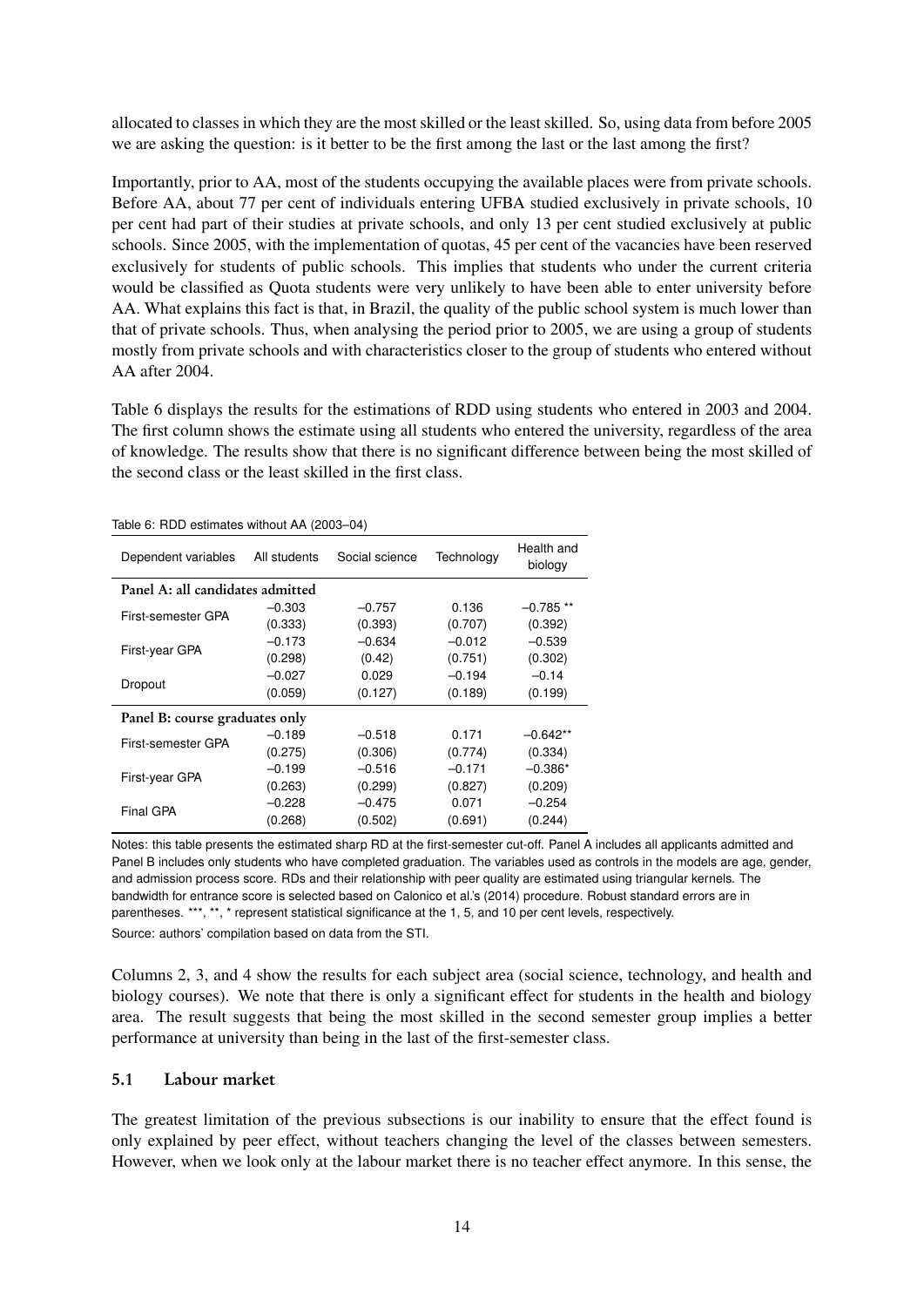only explanations for differences in students around the cut-off is the classes that they were assigned and, consequently, their peers.

In general, the results presented in Table 7 show no effects of being assigned to the first class on the probability of having a formal job. However, there is a positive effects on wages for Quota students. This suggest that Quota students can benefit from having better peers in terms of the labour market.

In Table 8 we present the estimates of impact on wages by graduation year. First we compare every student that appears in the labour market and then we compare only those that start working after graduation. The results suggest that the effect is positive for Quota students and negative for non-Quota students. This means that when we look at the labour market, the last Quota students of the first semester positively benefit from their peers, probably influenced by the networking created during their time at university. However, the opposite effect is found for non-Quota students.

When we look at the estimations and split the sample by subjects, in Table 9, we observe that Quota students from the technology field had lower probability of being employed. This result could be related to the strong results of lower academic performance for this group. This suggests that lower academic achievement for this group (technology Quota students who were allocated at the bottom of their class ability distribution) could be associated with worse labour markets outcomes. Otherwise, the negative effects for wages for non-Quota students and the positive effects for Quota students seem to be explained for movements in technology and social sciences, respectively.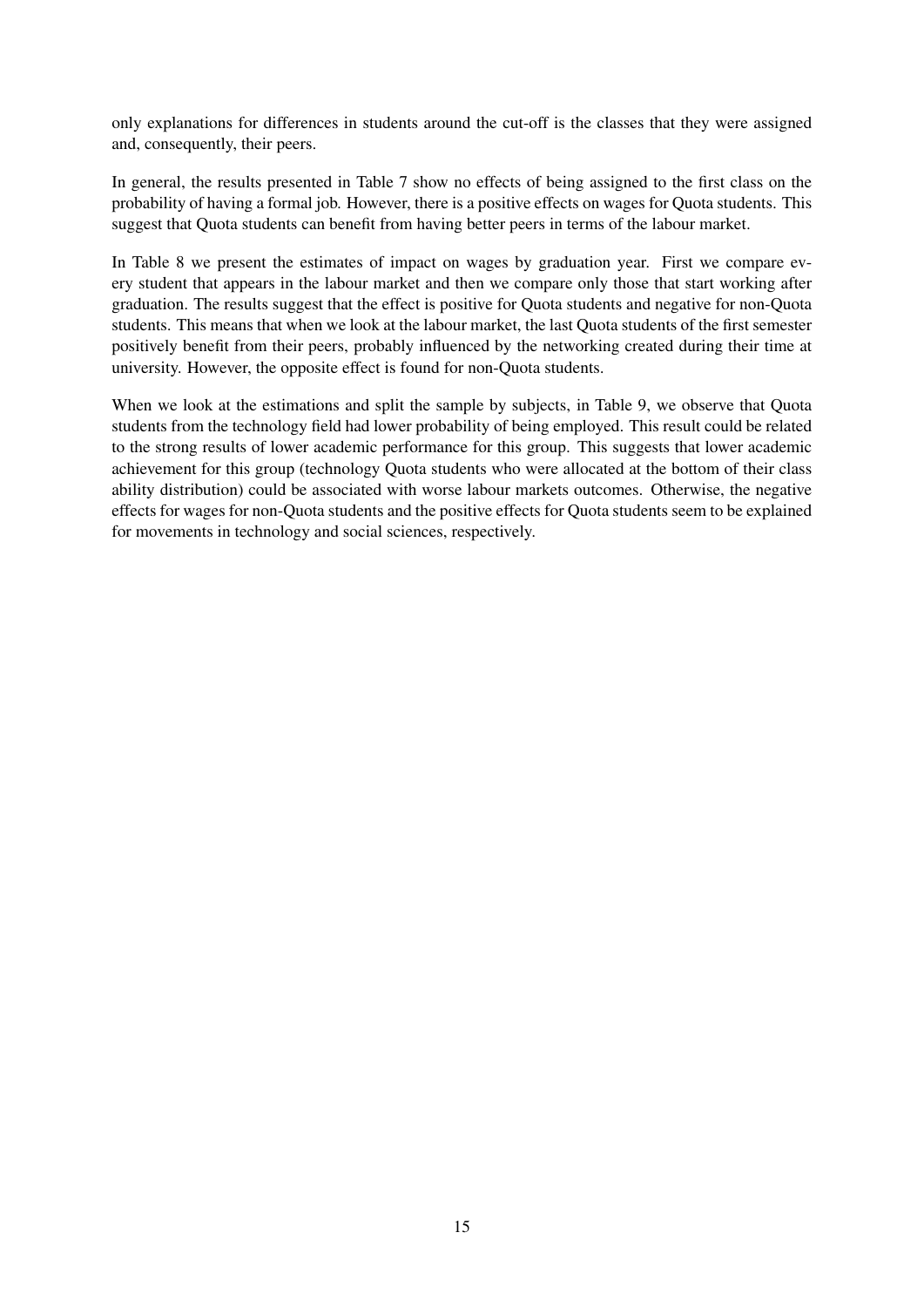| Subject                 | Basic                   | With controls        | Controlling for<br>starting date | Basic                 | With controls          | Controlling for<br>starting date |
|-------------------------|-------------------------|----------------------|----------------------------------|-----------------------|------------------------|----------------------------------|
| Panel A: non-Ouotas     |                         |                      |                                  |                       |                        |                                  |
| Outcome: being employed |                         |                      |                                  |                       | Outcome: log wage      |                                  |
| First-semester cut-off  | 0.0221(0.0181)          | 0.0221(0.0181)       | 0.0289<br>(0.0267)               | $-0.111*$<br>(0.0449) | $-0.0128$<br>(0.0396)  | $-0.0158$<br>(0.0349)            |
| Observations            | 10.320                  | 10,320               | 8,470                            | 8,529                 | 8,448                  | 7,620                            |
| Panel B: Ouotas         |                         |                      |                                  |                       |                        |                                  |
| First-semester cut-off  | $-0.00688$<br>(0.01953) | 0.00718<br>(0.01785) | 0.01588<br>(0.03491)             | $0.188**$<br>(0.0725) | $0.142***$<br>(0.0320) | 0.04154<br>(0.04536)             |
| Observations            | 12.143                  | 12.143               | 7.385                            | 10.560                | 10.459                 | 5.721                            |

#### Table 7: Estimating the impacts on labour market outcomes

Notes: this table presents the estimated sharp RD at the first-semester cut-off. For all models estimated in this table we included the variables of individual controls. RDs and their relationship with peer quality are estimated using triangular kernels. The bandwidth for entrance score is selected based on Calonico et al.'s (2014) procedure. Robust standard errors are in parentheses. \*\*\*, \*\*, \* represent statistical significance at the 1, 5, and 10 per cent levels, respectively.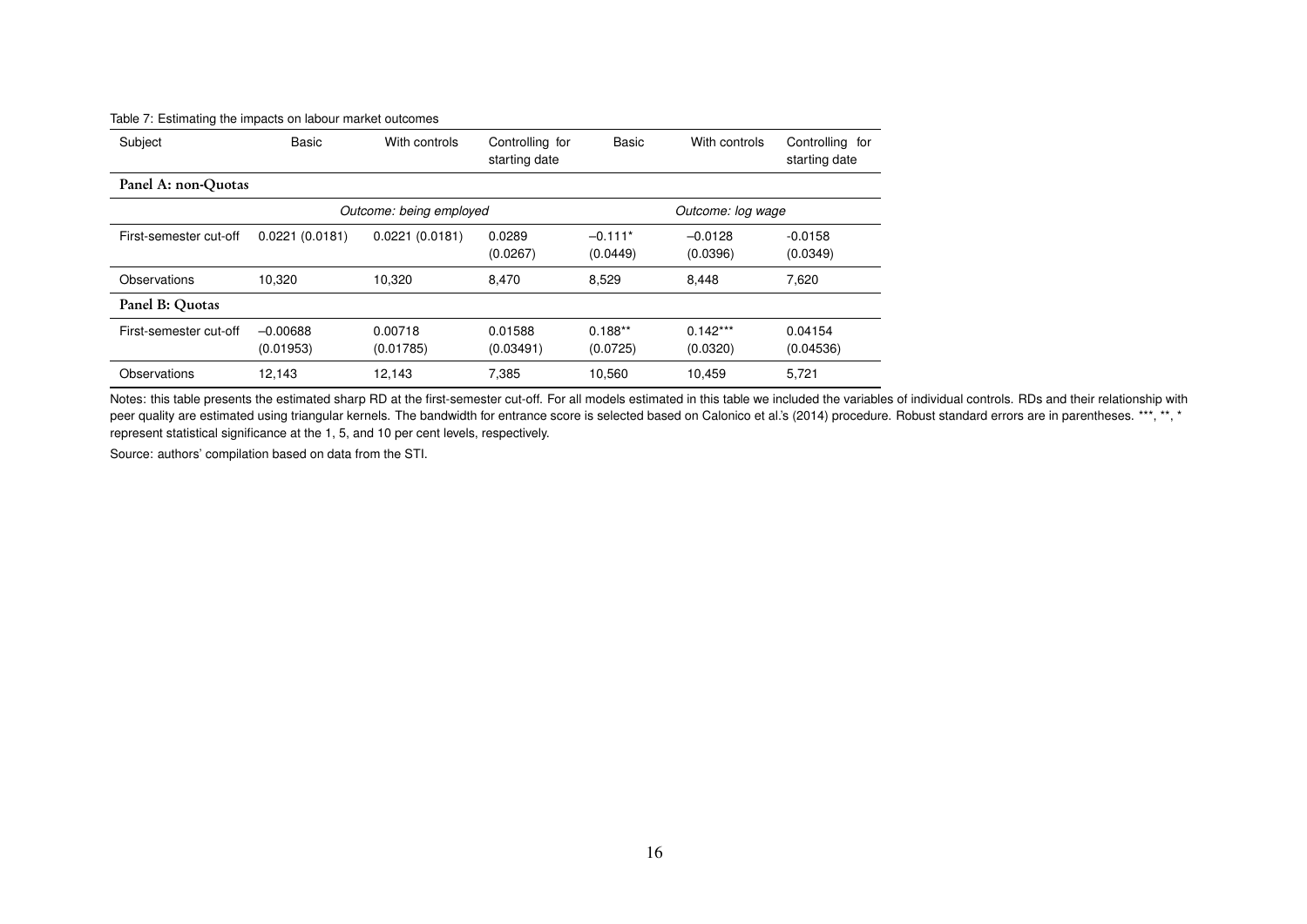| Panel A: non-Quotas                                       |                      |                       |                        |                                                           |                        |                       |                       |                            |
|-----------------------------------------------------------|----------------------|-----------------------|------------------------|-----------------------------------------------------------|------------------------|-----------------------|-----------------------|----------------------------|
| Variables                                                 | 2010                 | 2011                  | 2012                   | 2013                                                      | 2014                   | 2015                  | 2016                  | 2017                       |
| First-semester cut-off                                    | $-0.162$<br>(0.198)  | 0.026(0.127)          | $-0.463***$<br>(0.123) | $-0.294**$<br>(0.109)                                     | $-0.128(0.159)$        | $-0.347**$<br>(0.111) | 0.0811<br>(0.147)     | -<br>$0.919***$<br>(0.209) |
| Observations                                              | 955                  | 1158                  | 1006                   | 1169                                                      | 1235                   | 1112                  | 967                   | 582                        |
| Keeping only people that started working after graduation |                      |                       |                        |                                                           |                        |                       |                       |                            |
| First-semester cut-off                                    | $-0.0372$<br>(0.139) | $-0.168(0.118)$       | $-0.0569$<br>(0.103)   | $-0.0162$<br>(0.109)                                      | $0.415***$<br>(0.0896) | $-0.103$<br>(0.0768)  | $-0.275**$<br>(0.101) | -<br>$0.668***$<br>(0.161) |
| <b>Observations</b>                                       | 944                  | 1,149                 | 1,002                  | 1,164                                                     | 1,231                  | 1,104                 | 956                   | 556                        |
| Panel B: Quotas                                           |                      |                       |                        |                                                           |                        |                       |                       |                            |
| First-semester cut-off                                    | 0.0474<br>(0.111)    | $0.743***$<br>(0.119) | $0.790***$<br>(0.123)  | 0.143<br>(0.0811)                                         | 0.112(0.106)           | $-0.0606$<br>(0.143)  | $0.351**$<br>(0.117)  | 0.0564<br>(0.116)          |
| Observations                                              | 1,012                | 1,163                 | 1,165                  | 1,536                                                     | 1,662                  | 1,501                 | 1,298                 | 774                        |
|                                                           |                      |                       |                        | Keeping only people that started working after graduation |                        |                       |                       |                            |
| First-semester cut-off                                    | $-0.138$<br>(0.0924) | $1.025***$<br>(0.165) | $0.679***$<br>(0.119)  | 0.185(0.099)                                              | $-0.0823(0.14)$        | $-0.294$<br>(0.201)   | $-0.086$<br>(0.208)   | $-0.0385$<br>(0.385)       |
| Observations                                              | 756                  | 820                   | 811                    | 1,004                                                     | 982                    | 617                   | 339                   | 106                        |

Table 8: Estimating the impacts on wages by graduation year

Notes: this table presents the estimated sharp RD at the first-semester cut-off. For all models estimated in this table we included the variables of individual controls. RDs and their relationship with peer quality are estimated using triangular kernels. The bandwidth for entrance score is selected based on Calonico et al.'s (2014) procedure. Robust standard errors are in parentheses. \*\*\*, \*\*, \* represent statistical significance at the 1, 5, and 10 per cent levels, respectively.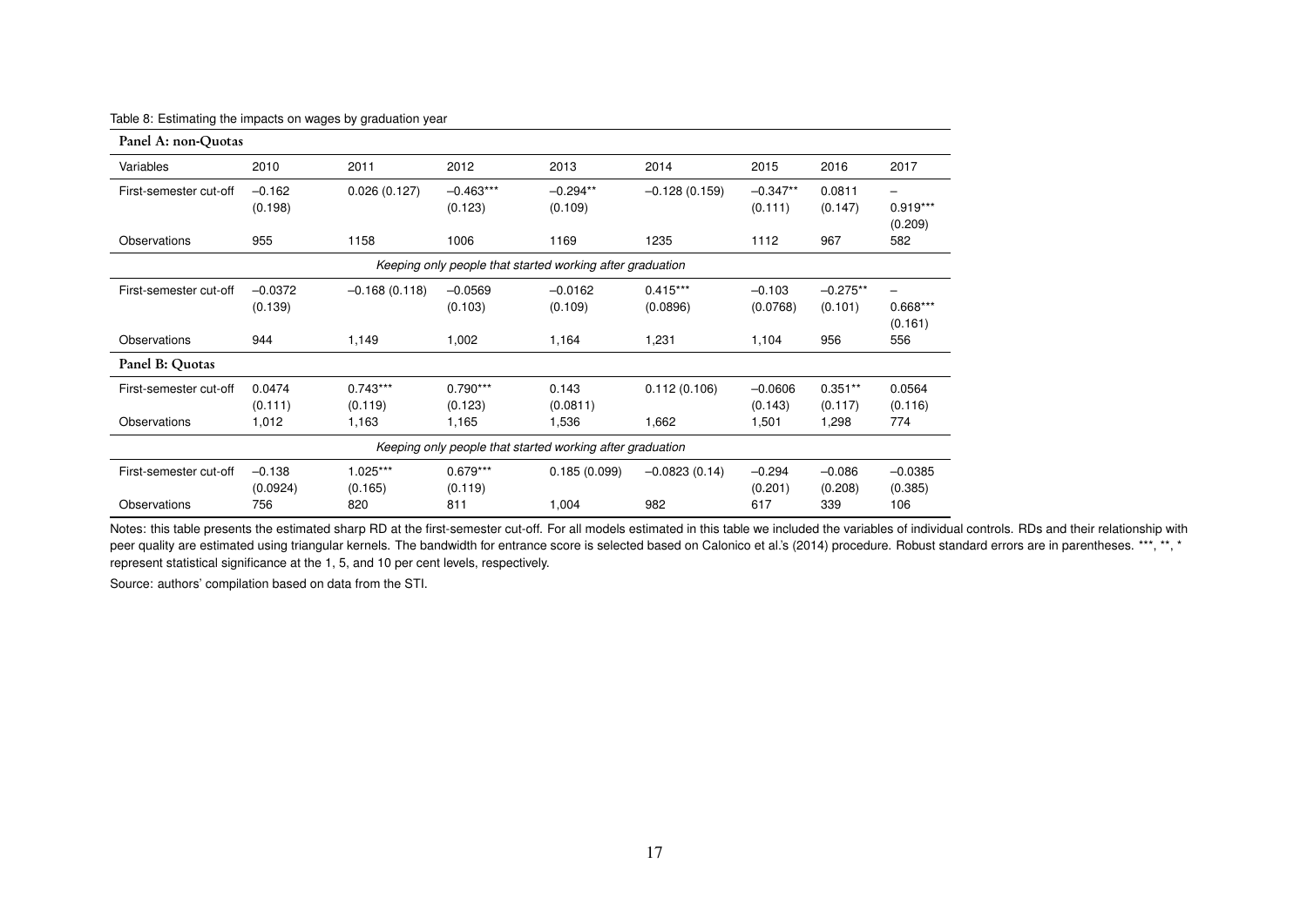| Subject                | Social science        | Technology              | Health and biology    | Social science         | Technology             | Health and biology  |  |
|------------------------|-----------------------|-------------------------|-----------------------|------------------------|------------------------|---------------------|--|
| Panel A: non-Quotas    |                       |                         |                       |                        |                        |                     |  |
|                        |                       | Outcome: being employed |                       |                        | Outcome: log wage      |                     |  |
| First-semester cut-off | $-0.0151$<br>(0.0208) | $-0.0103$<br>(0.0625)   | $0.0924*$<br>(0.0455) | 0.00745<br>(0.0462)    | $-0.476***$<br>(0.112) | 0.117<br>(0.0756)   |  |
| Observations           | 4.543                 | 1.053                   | 2,282                 | 4.245                  | 715                    | 1,443               |  |
| Panel B: Quotas        |                       |                         |                       |                        |                        |                     |  |
| First-semester cut-off | 0.0147<br>(0.0198)    | $-0.378**$<br>(0.122)   | 0.0102<br>(0.0562)    | $0.466***$<br>(0.0636) | 0.234<br>(0.18)        | $-0.165$<br>(0.104) |  |
| Observations           | 5,591                 | 954                     | 2.724                 | 5,380                  | 665                    | 1,885               |  |

#### Table 9: Estimating the impacts on labour market outcomes by fields

Notes: this table presents the estimated sharp RD at the first-semester cut-off. For all models estimated in this table we included the variables of individual controls. RDs and their relationship with peer quality are estimated using triangular kernels. The bandwidth for entrance score is selected based on Calonico et al.'s (2014) procedure. Robust standard errors are in parentheses. \*\*\*, \*\*, \* represent statistical significance at the 1, 5, and 10 per cent levels, respectively.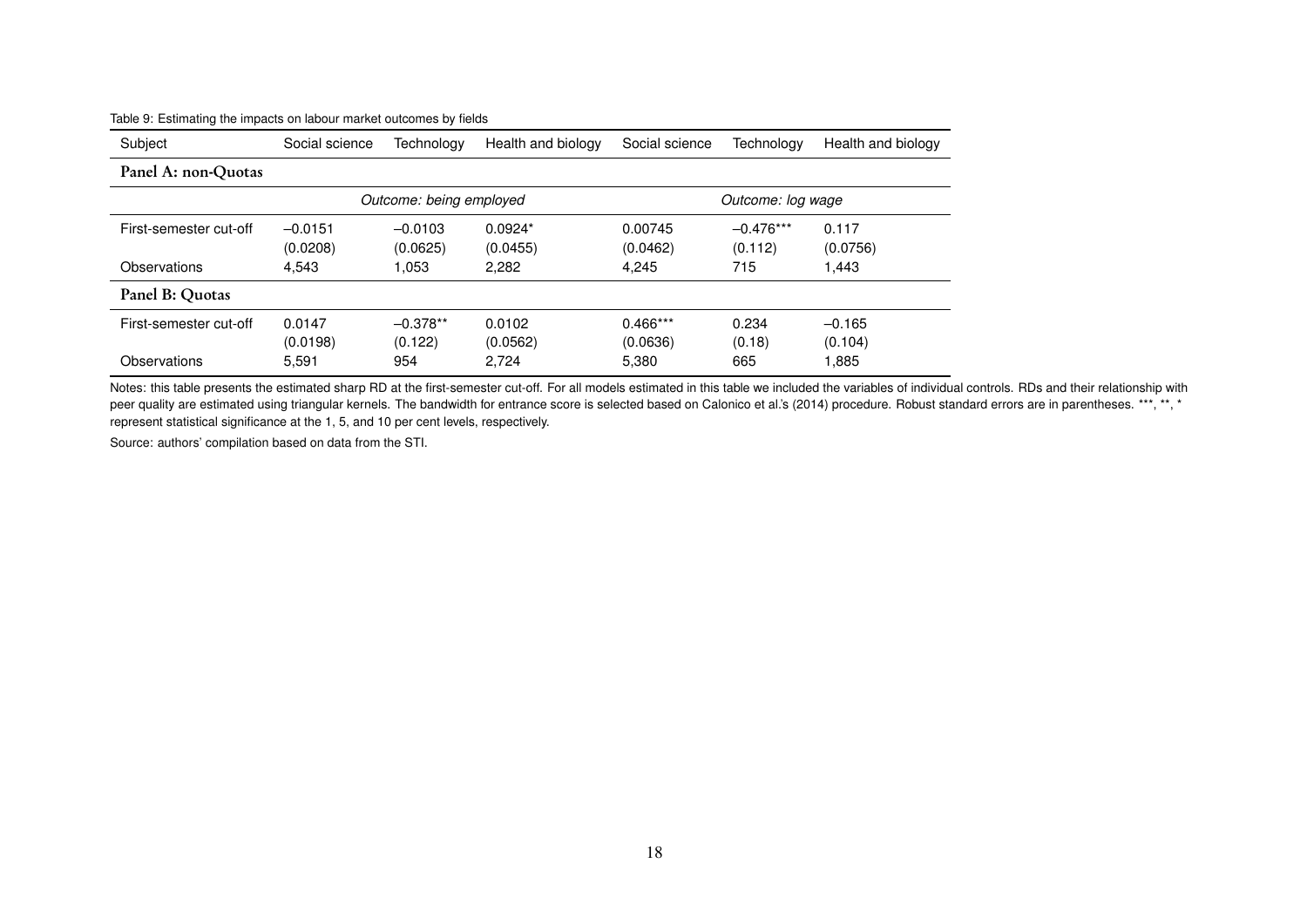#### 6 Conclusion

The objective of the present study was to analyse whether the allocation of students to different positions in the ability distribution of their class can influence their performance at UFBA and their labour market outcomes. In general, the estimates in academic performance indicate that worse student rank in the ability distribution of their class may negatively impact their academic achievement, and the estimated effects are larger and more significant for Quota students. This evidence was found for the analyses of the average grades at first semester, first year, and GPA, with varying magnitude depending on the estimated equation or the database used. This effect is stronger when analysing only Quota students and the subject of technology.

The results presented in Tables 3 and 4 raise two discussions. The first is the peer pressure literature, where the most skilful peers can exert negative pressures on the behaviour of less-skilled students. More specifically, the 'worst student' in the first semester class may feel unable to keep pace with his or her peers, reducing their efforts in disciplinary activities. These students may feel too embarrassed to publicly participate in discipline activities or to question their most skilled colleagues so that their difficulties are not perceived by others. The second is the signalling that the best students give to the teacher, so that the teacher may not perceive the difficulty that the lower-ability students have in following the discipline, so they conduct their classes with a focus on those who have the easiest learning. These effects are important at a basic education level (Duflo et al. 2011) and probably could affect college students.

The results corroborate the studies for the Federal University of Ceará and the Federal University of Pernambuco, which are in the second and third largest states of the Brazilian Northeast in terms of per capita income. In addition, the results also interact with the work of Foster and Frijters (2010), who applied a questionnaire to 1,733 Australian students about their perception of peer effects. They sought to identify whether the students believed that studying with more skilled and/or struggling peers could influence their own learning and effort. It was observed that most students believe that their peers have a great impact on their performance and/or behaviour at university, and the more skilled students believe, on average, that this effect is greater.

In this sense, our results are in agreement with the peer effects literature and the hypothesis of homophily of Carrell et al. (2013)—that is, the tendency of individuals to relate to other individuals with similar characteristics. Increasing the average ability in a class may cause students of lower ability to isolate themselves in a subgroup, making their grades converge to a lower value.

An important issue is that the difference in performance could be driven by peer effects or teacher behaviour. In the Table 5 we tried to overcome this problem and show that the result does not change with the inclusion of teacher fixed effects. In Table 10 we show that when we control for skill and socioeconomic characteristics, there is no significant mean difference between the two classes for technology and social science courses. That is, there is no evidence that teachers grade on a curve for courses in these areas of concentration, which are the main results of this paper.

Despite the advances made to guarantee access of the needy population to university, UFBA also must move towards the discussion of the policies that allow lower-ability students to understand the courses and overcome the knowledge deficiencies of these students from poor backgrounds. UFBA itself already carries out some policies, such as research grants for Quota students (Programa Permancer) and aid for food and housing. However, there are no policies aimed at correcting the deficiency that these students carry forward from the poor quality of public education in Brazil. In this way, the results found suggest the need for this type of discussion in the university's policy agenda, especially in the Quota community studying in the technology field.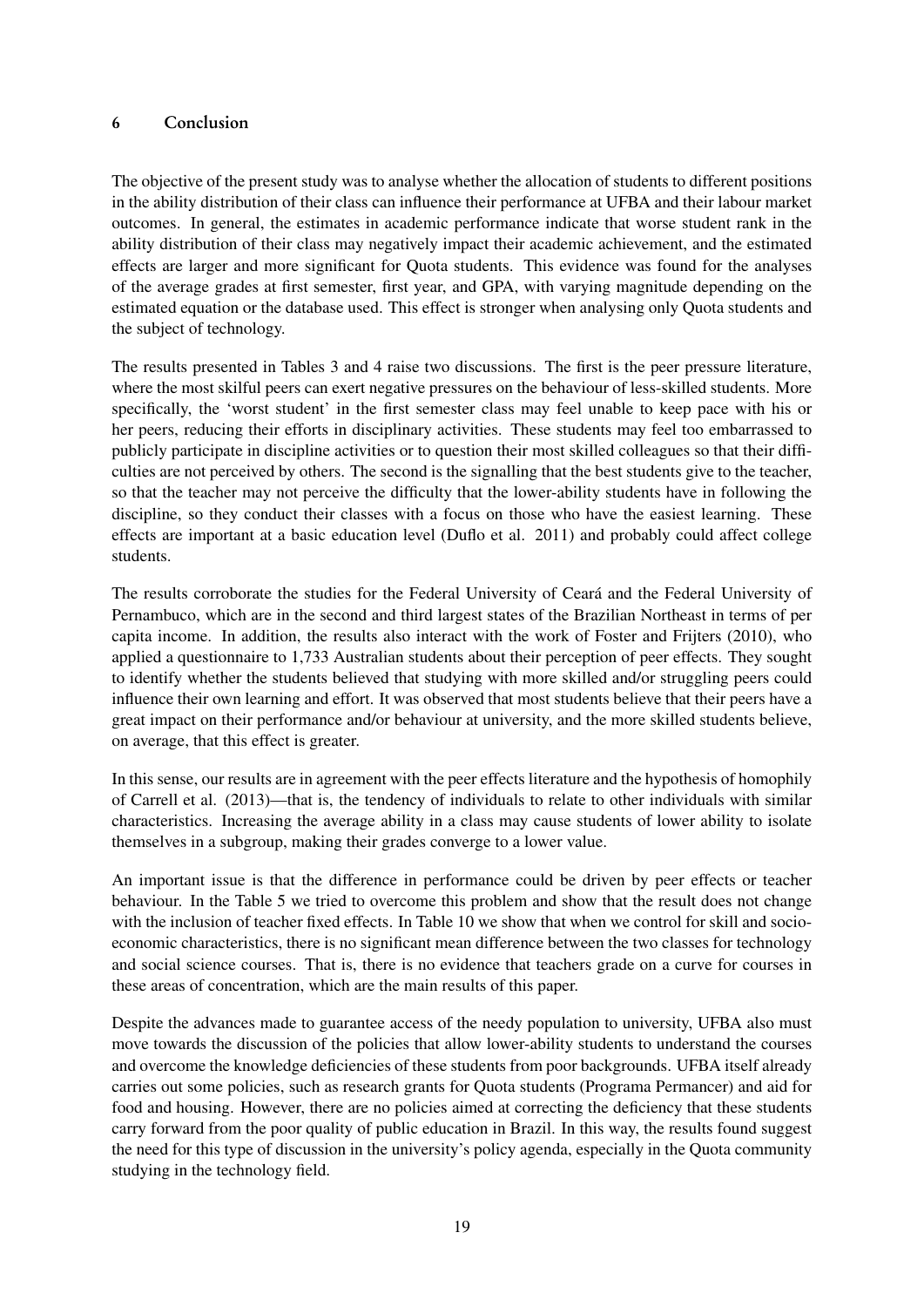Table 10: Grade difference between classes

|                              | Social science | Technology | Health and biology |
|------------------------------|----------------|------------|--------------------|
| Quota and non-Quota students | 0.03           | $-0.047$   | $-0.075*$          |
|                              | (0.049)        | (0.072)    | (0.042)            |
| Quota students               | $0.155**$      | 0.068      | $-0.056$           |
|                              | (0.08)         | (0.13)     | (0.076)            |
| Non-quota students           | 0.005          | $-0.022$   | $-0.119**$         |
|                              | (0.071)        | (0.093)    | (0.052)            |

Notes: this table shows the mean difference between the first class and the second class, controlling for ability, socio-economic characteristics, course, and year. A non-significant result means that the average class skill has no significant impact on the students' grades in that class; a positive result implies evidence of positive peer effects; and a negative result would be evidence that teachers grade on a curve, or negative peer effects.

Source: authors' compilation based on data from the STI.

Finally, the results of class assignment on labour market strongly differ if the students are Quota or non-Quota students. In general, the results suggest that being among the best is beneficial for Quota students, but the opposite effect is found for non-Quota students. Interesting, the only effect that we found on the probability of being employed is a negative effect for the Quotas students from the technological field, which suggests a strong correlation between lower academic performance and worse labour market outcomes.

#### References

- Alon, S., and O. Malamud (2014). 'The Impact of Israel's Class-Based Affirmative Action Policy on Admission and Academic Outcomes'. *Economics of Education Review*, 40: 123–39.
- Alon, S., and M. Tienda (2005). 'Assessing the "Mismatch" Hypothesis: Differences in College Graduation Rates by Institutional Selectivity'. *Sociology of Education*, 78(4): 294–315.
- Andre, D.M., and J.R. Cavalho (2016). 'Peer Effects and Academic Performance in Higher Education: A Regression Discontinuity Design Approach'. Available at: [www.caen.ufc.br/wp-content/](www.caen.ufc.br/wp-content/uploads/2016/12/artigo-diego-de-maria-andre-e-jose-raimundo-carvalho-lames-2016.pdf) [uploads/2016/12/artigo-diego-de-maria-andre-e-jose-raimundo-carvalho-lames-20](www.caen.ufc.br/wp-content/uploads/2016/12/artigo-diego-de-maria-andre-e-jose-raimundo-carvalho-lames-2016.pdf)16. [pdf](www.caen.ufc.br/wp-content/uploads/2016/12/artigo-diego-de-maria-andre-e-jose-raimundo-carvalho-lames-2016.pdf) (accessed 20 October 2018).
- Andrews, R.J., J. Li, and M.F. Lovenheim (2016). 'Quantile Treatment Effects of College Quality on Earnings'. *Journal of Human Resources*, 51(1): 200–38.
- Arcidiacono, P. (2005). 'Affirmative Action in Higher Education: How Do Admission and Financial Aid Rules Affect Future Earnings?'. *Econometrica*, 73(5): 1477–524.
- Arcidiacono, P., and M. Lovenheim (2016). 'Affirmative Action and the Quality-Fit Trade-Off'. *Journal of Economic Literature*, 54(1): 3–51.
- Arcidiacono, P., E.M. Aucejo, and V.J. Hotz (2016). 'University Differences in the Graduation of Minorities in STEM Fields: Evidence from California'. *American Economic Review*, 106(3): 525– 62.
- Bagde, S., D. Epple, and L. Taylor (2016). 'Does Affirmative Action Work? Caste, Gender, College Quality, and Academic Success in India'. *American Economic Review*, 106(6): 1495–521.
- Black, D.A. and J.A. Smith (2004). 'How Robust Is the Evidence on the Effects of College Quality? Evidence from Matching'. *Journal of Econometrics*, 121(1–2): 99–124.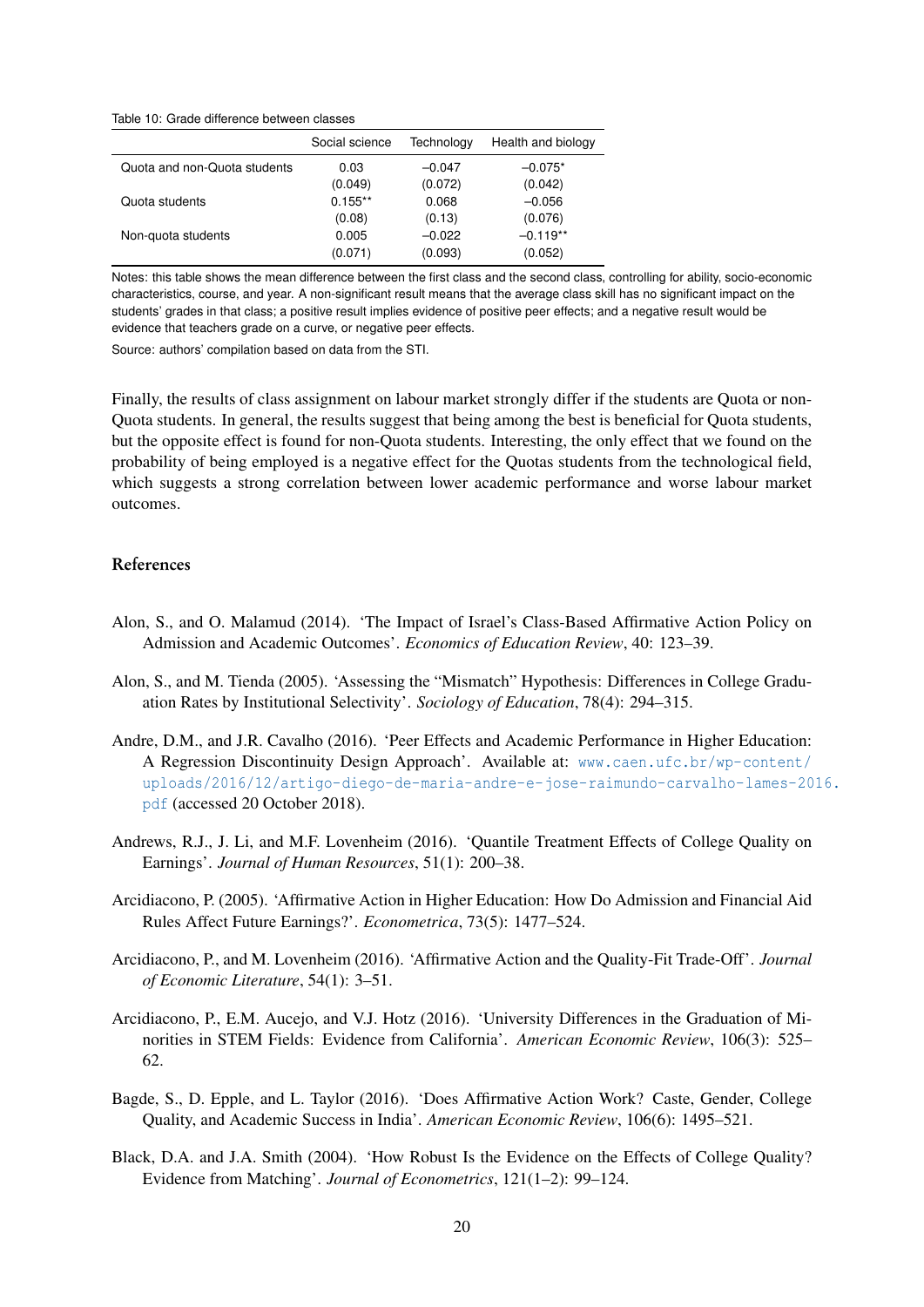- Black, D.A. and J.A. Smith (2006). 'Estimating the Returns to College Quality with Multiple Proxies for Quality'. *Journal of Labor Economics*, 24(3): 701–28.
- Brunello, G., M. De Paola, and V. Scoppa (2010). 'Peer Effects in Higher Education: Does the Field of Study Matter?'. *Economic Inquiry*, 48(3): 621–34.
- Bursztyn, L., and R. Jensen (2015). 'How Does Peer Pressure Affect Educational Investments?' *Quarterly Journal of Economics*, 130(3): 1329–67.
- Bursztyn, L., R. Jensen, and G. Egorov (2019). 'Cool to be Smart or Smart to be Cool? Understanding Peer Pressure in Education'. Working Paper 23020. Cambridge, MA: NBER.
- Calsamiglia, C., and A. Loviglio (2019). 'Grading on a Curve: When Having Good Peers is Not Good'. *Economics of Education Review*, 73: 1–21.
- Calonico, S., M.D. Cattaneo, and R. Titiunik (2014). 'Robust Nonparametric Confidence Intervals for Regression-Discontinuity Designs'. *Econometrica*, 82: 2295–326.
- Card, D., and L. Giuliano (2016). 'Can Tracking Raise the Test Scores of High-Ability Minority Students?'. *American Economic Review*, 106(10): 2783–816.
- Carrell, S.E., R.L. Fullerton, and J.E. West (2009). 'Does Your Cohort Matter? Estimating Peer Effects in College Achievement'. *Journal of Labor Economics*, 27(3): 439–64.
- Carrell, S.E., B. Sacerdote, and J.E. West (2013). 'From Natural Variation to Optimal Policy? The Importance of Endogenous Peer Group Formation'. *Econometrica*, 81(3): 855–82.
- CONSEPE (2004). 'Resolução n. 01/04, de 26/07/2004. 2004 Altera a Resolução 01/2002 do CON-SEPE. Estabelece reserva de vagas na seleção para os cursos de graduação da UFBA realizada através do Vestibular'. Salvador: Universidade Federal da Bahia.
- Dale, S.B., and A.B. Krueger (2014). 'Estimating the Effects of College Characteristics Over the Career Using Administrative Earnings Data'. *Journal of Human Resources*, 49(2): 323–58.
- Duflo, E., P. Dupas, and M. Kremer (2011). 'Peer Effects, Teacher Incentives, and the Impact of Tracking: Evidence from a Randomized Evaluation in Kenya'. *American Economic Review*, 101(5): 1739–74.
- Eisenberg, D., E. Golbersteinb, and J.L. Whitlock (2013). 'Peer Effects on Risky Behaviors: New Evidence from College Roommate Assignments'. *Journal of Health Economics*, 33: 126–38.
- Eisenkopf, G. (2009). 'Peer Effects, Motivation, and Learning'. *Economics of Education Review*, 29: 364–74.
- Eisenkopf, G., Z. Hessami, U. Fischbacher, and H. Ursprung (2014). 'Academic Performance and Single-Sex Schooling: Evidence from a Natural Experiment in Switzerland'. *Journal of Economic Behavior & Organization*, 115: 123–43.
- Fernández, M., and J. Messina (2018). 'Skill Premium, Labor Supply, and Changes in the Structure of Wages in Latin America'. *Journal of Development Economics*, 135: 555–73.
- Ferreira, F.H., S.P. Firpo, and J. Messina (2017). *Ageing Poorly? Accounting for the Decline in Earnings Inequality in Brazil, 1995–2012*. Washington, DC: World Bank.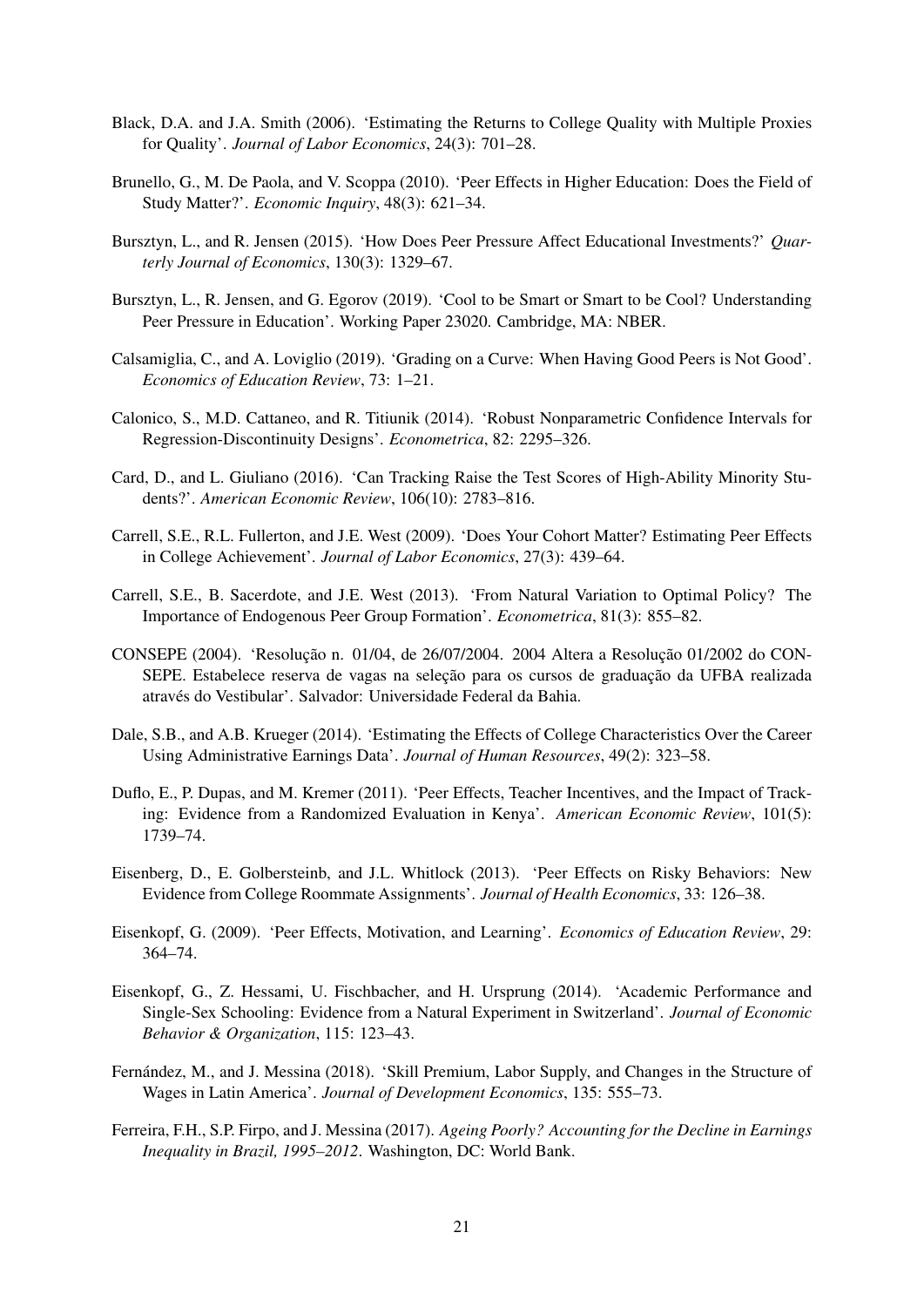- Fischer, M.J., and D.S. Massey (2007). 'The Effects of Affirmative Action in Higher Education'. *Social Science Research*, 36(2): 531–49.
- Foster, G, and P. Frijters (2010). 'Students' Beliefs about Peer Effects'. *Economics Letters*, 108: 260– 63.
- Francis-Tan, A., and M. Tannuri-Pianto (2012). 'The Redistributive Equity of Affirmative Action: Exploring the Role of Race, Socioeconomic Status, and Gender in College Admissions'. *Economics of Education Review*, 31: 45–55.
- Francis-Tan, A., and Tannuri-Pianto, M. (2013). 'Endogenous Race in Brazil: Affirmative Action and the Construction of Racial Identity among Young Adults'. *Economic Development and Cultural Change*, 61: 731–53.
- Francis-Tan, A., and M. Tannuri-Pianto (2018). 'Black Movement: Using Discontinuities in Admissions to Study the Effects of College Quality and Affirmative Action'. *Journal of Development Economics*, 135: 97–116.
- Frisancho, V., and K. Krishna (2016). 'Affirmative Action in Higher Education in India: Targeting, Catch Up, and Mismatch'. *Higher Education*, 71(5): 611–49.
- Hoekstra, M. (2009). 'The Effect of Attending the Flagship State University on Earnings: A Discontinuity-Based Approach'. *The Review of Economics and Statistics*, 91(4): 717–24.
- Hoxby, C. (2000). 'Peer Effects in the Classroom: Learning from Gender and Race Variation'. Working Paper 7867. Cambridge, MA: NBER.
- Hu, F. (2015) 'Do Girl Peers Improve Your Academic Performance?' *Economics Letters*, 137: 54– 58.
- Kremer, M., and D. Levy (2003). 'Peer Effects and Alcohol Use Among College Students'. Working Paper 9876. Cambridge, MA: NBER.
- Lee, D.S., and T. Lemieux (2010). 'Regression Discontinuity Designs in Economics'. *Journal of Economic Literature*, 48(2): 281–355.
- Loury, L.D., and D. Garman (1993). 'Affirmative Action in Higher Education'. *American Economic Review*, 83(2): 99–103.
- Loury, L. D., and D. Garman (1995). College Selectivity and Earnings. *Journal of Labor Economics*, 13(2): 289–308.
- Manski, C.F. (1993). 'Identification of Endogenous Social Effects: The Reflection Problem'. *Review of Economic Studies*, 60(3): 531–42.
- Massey, D.S., and M. Mooney (2007). 'The Effects of America's Three Affirmative Action Programs on Academic Performance'. *Social Problems*, 54(1): 99–117.
- Oosterbeek, H., and R. Van Ewijk (2013). 'Gender Peer Effects in University: Evidence from a Randomized Experiment'. *Economics of Education Review*, 38: 51–63.
- Rao, G. (2019). 'Familiarity Does Not Breed Contempt: Generosity, Discrimination, and Diversity in Delhi Schools'. *American Economic Review*, 109(3): 774–809.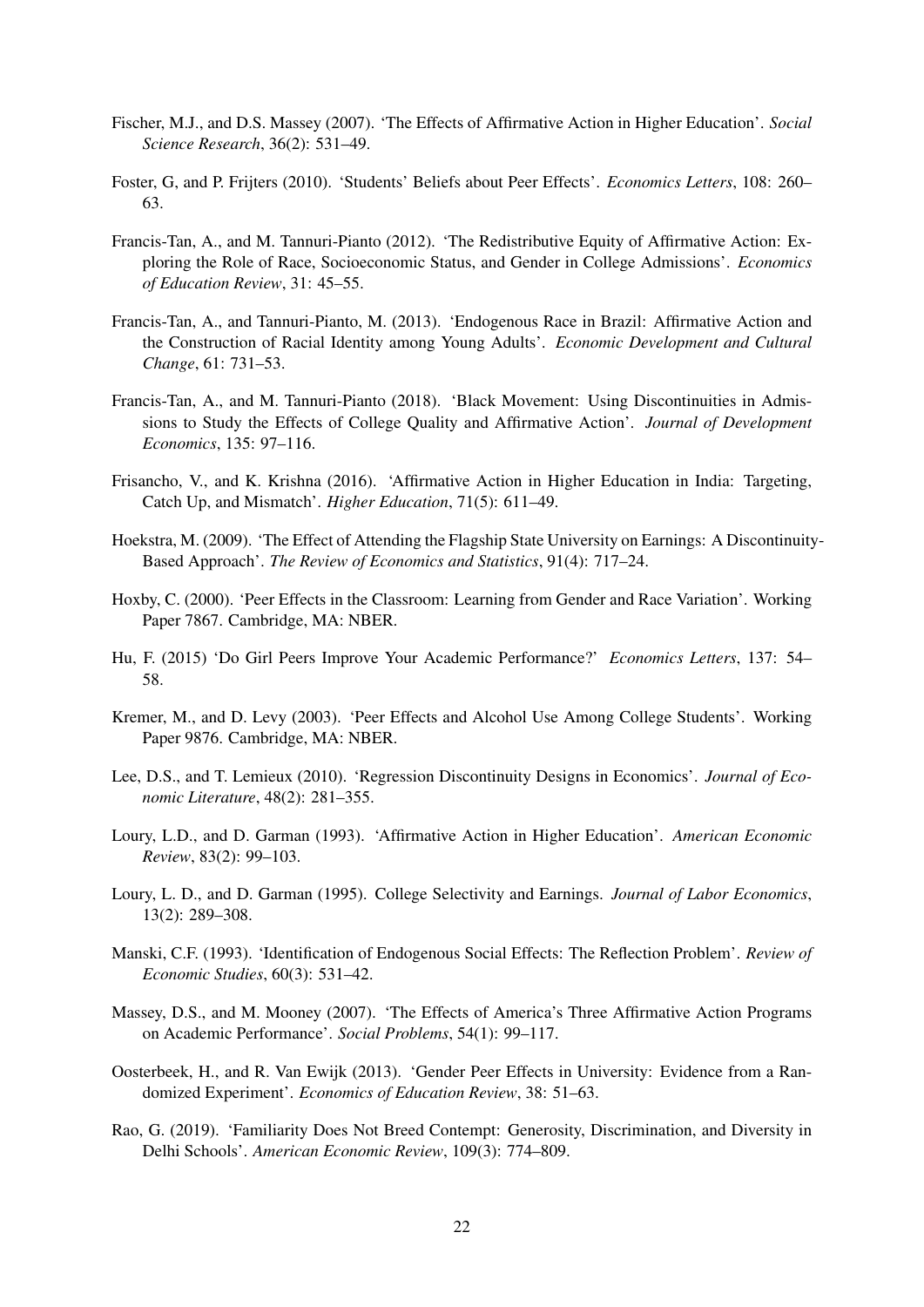- Ribas, R.P., B. Sampaio, and G. Trevisan (2018). 'Can Better Peers Signal Less Success? The Disruptive Effect of Perceived Rank on Career Investment'. Working Paper. Available at: [http://dx.doi.](http://dx.doi.org/10.2139/ssrn.3135824) [org/10.2139/ssrn.3135824](http://dx.doi.org/10.2139/ssrn.3135824) (accessed 15 October 2018).
- Rothstein, J., and A.H. Yoon (2008). 'Affirmative Action in Law School Admissions: What Do Racial Preferences Do?' Working Paper 14276. Cambridge, MA: NBER.
- Sacerdote, B. (2011). 'Peer Effects in Education: How Might They Work, How Big Are They and How Much Do We Know Thus Far?'. In K.J. Arrow and M.D. Intriligator (eds), *Handbook of the Economics of Education*. Amsterdam: Elsevier.
- Sund, K. (2008). 'Estimating Peer effects in Swedish High School Using School, Teacher, and Student Fixed Effects'. *Economics of Education Review*, 28: 329–36.
- Universidade Federal Da Bahia (2016). 'UFBA em números: Retrospectiva Especial 70 Anos'. Salvador: Universidade Federal Da Bahia.
- Universidade Federal Da Bahia (2018). 'UFBA em números: Ano base 2017'. Salvador: Universidade Federal Da Bahia.
- Wydick, B. (2002). 'Affirmative Action in College Admissions: Examining Labor Market Effects of Four Alternative Policies'. *Contemporary Economic Policy*, 20(1): 12–24.
- Zimmerman, D.J. (2003). 'Peer Effects in Academic Outcomes: Evidence from a Natural Experiment'. *Review of Economics and Statistics*, 85(1): 9–23.